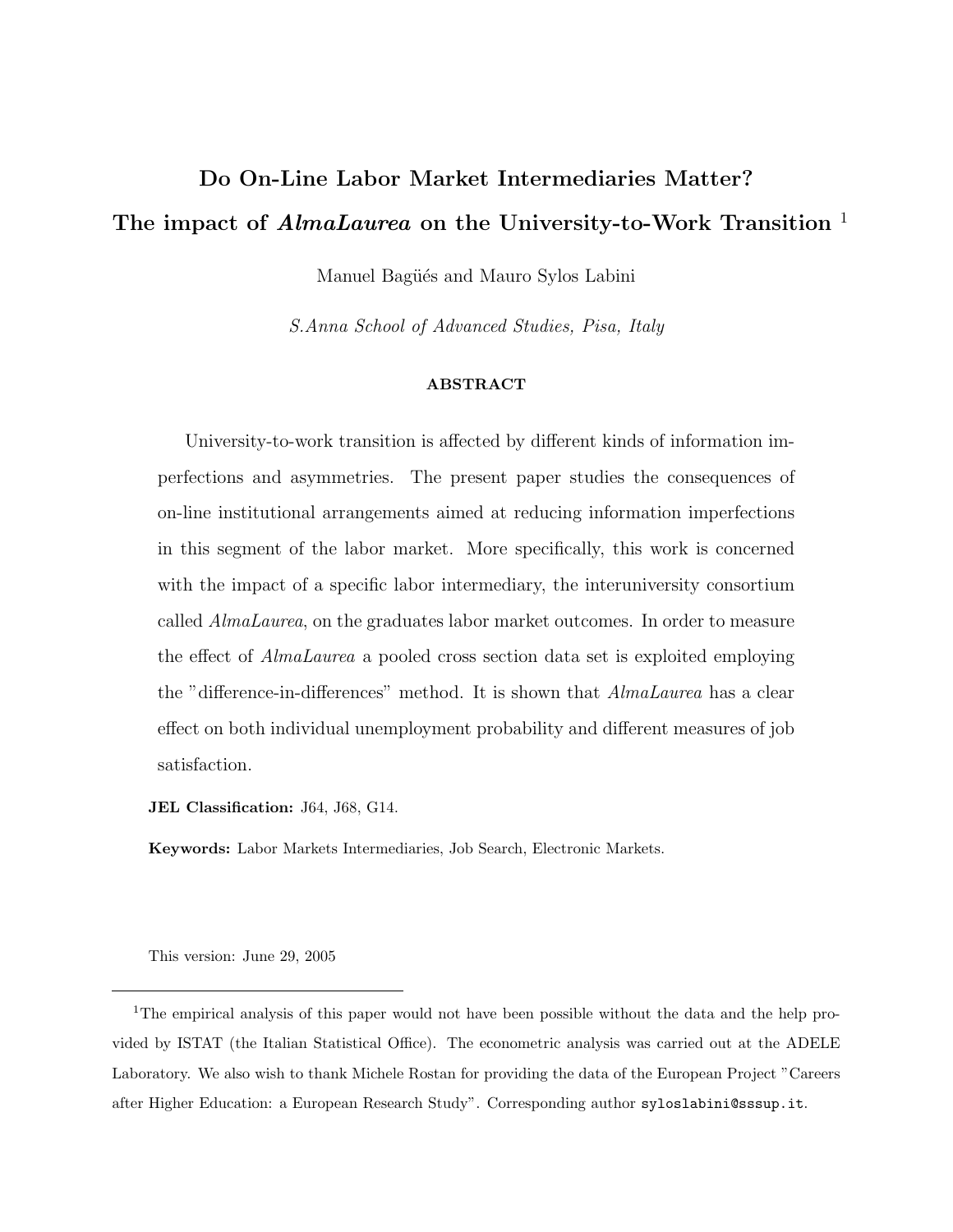#### 1. Introduction

Labor market functioning is deeply affected by different kinds of information imperfections and asymmetries. A fortiori, if one focuses on the education-to-work transition, one wants to recognize that this segment of the labor market is particulary exposed to such imperfections, given that job seekers lack typically work experience and this negatively affects both the accurateness of their outlooks concerning employment opportunities and jobs characteristics and employers' screening options.

International evidence shows that unemployment rates are lower for university graduates than for the rest of labor force and that, in most countries, highly educated people experience a smoother entry into working life. However, university graduates transition process may be harmed by the high specialization they have typically acquired: over-education (i.e. individuals whose level of education is higher than the one required in their occupation) and mismatching are likely outcomes in countries that lack proper coordination mechanisms between individual educational choices and productive structures dynamics.

Italian university-to-work transition is particularly affected by the above problems and, as showed in Table 1, international comparisons depict it as one of the most problematic cases among industrialized countries.<sup>2</sup> A few studies have focused on the over-education phenomenon (e.g. Di Pietro and Urwin (2003)). The present paper addresses the importance of information job seekers and employers have about each other and the consequences of institutional arrangements aimed at reducing information imperfections. More specifically, this work is concerned with the impact of a specific labor market intermediary, the interuniversity consortium called AlmaLaurea, on the Italian graduates labor market outcomes. To put it in a nutshell, AlmaLaurea collects and organizes on-line information concerning college

<sup>2</sup>See also the data in Mannheim Centre for European Social Research (2002).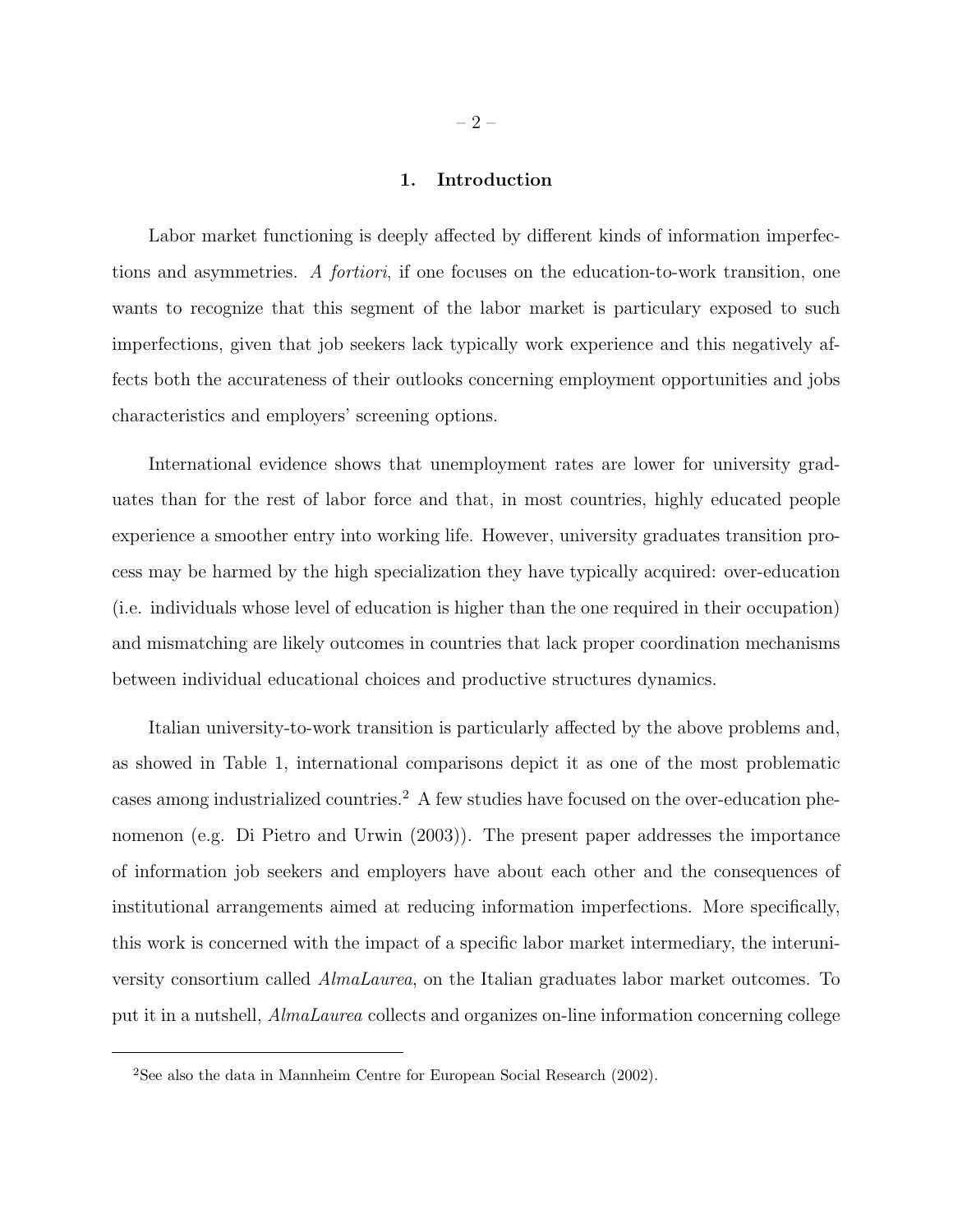|         | Age Class |           |       |
|---------|-----------|-----------|-------|
| Country | 25-29     | $30 - 34$ | 35-39 |
| Denmark | 79.7      | 87.7      | 91.2  |
| Finland | 84.4      | 86.7      | 87.9  |
| France  | 80.1      | 85.0      | 87.5  |
| Greece  | 72.2      | 85.5      | 87.9  |
| Italy   | 58.0      | 81.9      | 89.4  |
| Spain   | 76.3      | 85.9      | 86.7  |
| Sweden  | 76.6      | 88.2      | 88.3  |
| UК      | 90.5      | 98.1      | 90.1  |

Table 1: Employment Rates of University Graduates by Age Classes - 2004

Source: Eurostat.

graduates curricula and provides it to firms in electronic format, subject to the payment of a fee. With respect to other on-line labor market intermediaries, AlmaLaurea, as we shall discuss more thoroughly below, combines very peculiar characteristics: first, it also collects information concerning graduates who do not use its services; second, it accomplishes very high enrolment rates among graduates. Both features, we suggest, are likely to mitigate possible market failures. The main contribution of the present paper is to show that *AlmaLaurea* has a clear effect on both unemployment probabilities and job satisfaction.

Our results are important for two basic reasons. First, much attention has been recently devoted to the importance of electronic labor market intermediaries (Krueger 2000; Autor 2001).<sup>3</sup> We show that under certain conditions they do have a positive impact on market functioning. In particular, we suggest that electronic labor markets are effective if

<sup>&</sup>lt;sup>3</sup>In a recent report the US Congressional Budget Office has pointed out that "internet job searching may also have played a role in reducing the natural rate (of unemployment)" (CBO 2002).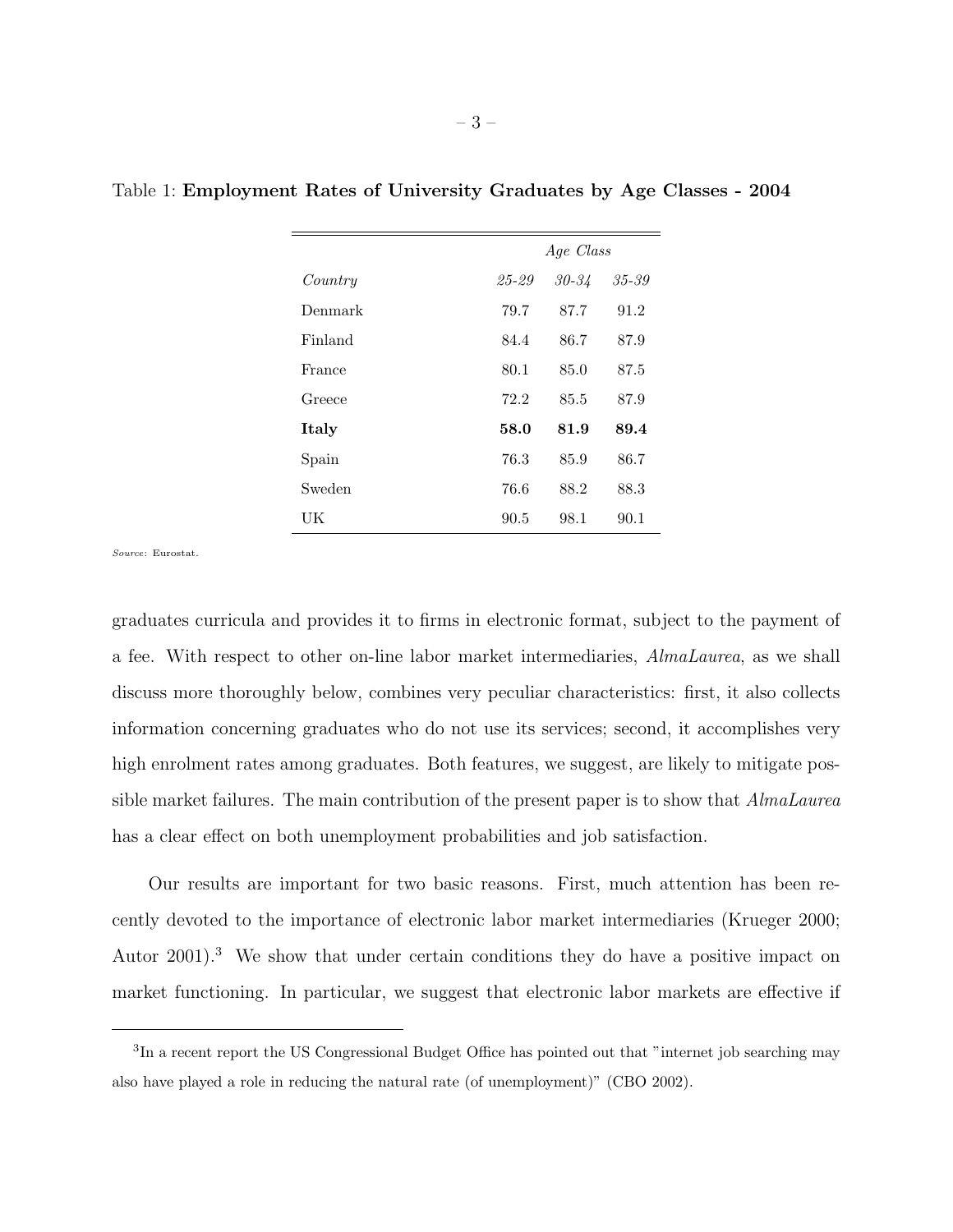they display institutional arrangements that prevent adverse selection. Second, our study is interesting for policy makers: to begin with, clear evidence for AlmaLaurea effectiveness is useful for program evaluation, also because the consortium is partly financed by the Italian Ministry of Education. Moreover, if AlmaLaurea proves to be an effective institutional arrangement, other European countries might learn from its example improving their public policies aimed at facilitating university-to-work transition.

In order to measure the effect of AlmaLaurea a pooled cross section data set is exploited. The data set is built merging two distinct (but almost identical) surveys run by ISTAT (the Italian Statistical Office) on two representative samples of Italian university graduates of 1995 and 1998 respectively, interviewed three years after graduation. Given that AlmaLaurea intermediation activities started only in a subset of Italian universities in between such span of time, we can measure its impact using a differences-in-difference approach. With this goal in mind we split the sample in two distinct groups of graduates: the ones that completed their degree in a university that joined AlmaLaurea between 1995 and 1998 (the treatment group) and the ones that graduated from a university which have not been in AlmaLaurea during such period (the control group). The subtleties of envisaging academic institutions participation to AlmaLaurea as a quasi-natural experiment shall be discussed more thoughtfully below. Here it suffices to say that, according to personal conversation with the consortium director, *AlmaLaurea* membership has been quite accidental, based mostly on informal relationships among faculties.

The paper is organized as follows. Section 2 describes in dept the *AlmaLaurea* consortium and briefly discusses its economic implications. Section 3 outlines the identification assumptions needed for our empirical strategy to be valid. Section 4 is concerned with the description of the data set exploited in our investigation. Section 5 presents the most important results and, finally, Section 6 concludes.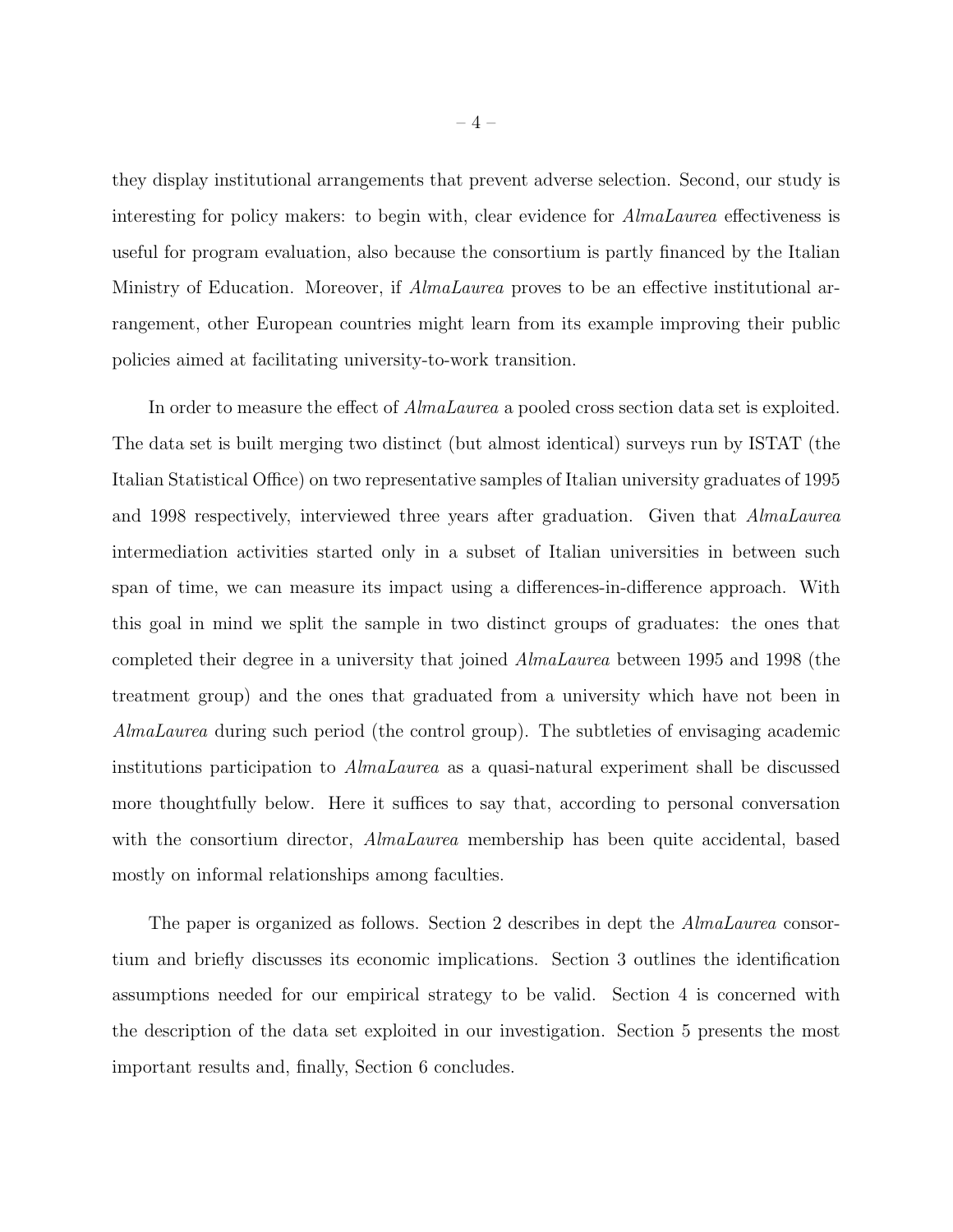## 2. AlmaLaurea and the Economics of Electronic Labor Markets

Labor market intermediaries, both private and public, often play an important role in mitigating information imperfections undermining college-to-work transition. Several distinct institutional arrangements may either spontaneously emerge or be purposefully designed in order to ameliorate information flows. They range from market-like ones (e.g. private job hunting organizations) to centralized public placement offices.

Universities are often active actors in labor market intermediation. For instance, most academic institutions set up and manage placement offices or, more rarely, their faculties establish informal ties with firms.<sup>4</sup> However, when universities receive (public) financial endowments on relatively egalitarian bases (e.g. graduates labor market performance do not affect either their financial endowments or their enrollment rate), they might lack the right incentives for caring about their students' placement. In Italy until 1994, when AlmaLaurea was founded by the University of Bologna, public universities were barely doing any formal intermediation activity. As showed in Table 2, if one compares the shares of college graduates who have used the help of their institutions' placement office across a selected sample of European countries, Italy ranks well below other European countries with the notable exception of Germany.<sup>5</sup>

Initially run by the Statistical Observatory of the University of Bologna, AlmaLaurea is today managed by a consortium of Italian universities with the support of the Ministry of Education. Its institutional objectives are twofold. First, AlmaLaurea aims at providing for its member academic institutions reliable information concerning their graduates. Second, it

<sup>4</sup>See Rebick (2000) for an insightful account of the Japanese case.

<sup>&</sup>lt;sup>5</sup>Percentages displayed are calculated using the data set built by a Project funded by the European Community under the Targeted Socio-Economic Research (TSER) named "Careers after Higher Education: a European Research Study". See http://www.uni-kassel.de/wz1/tseregs.htm for details.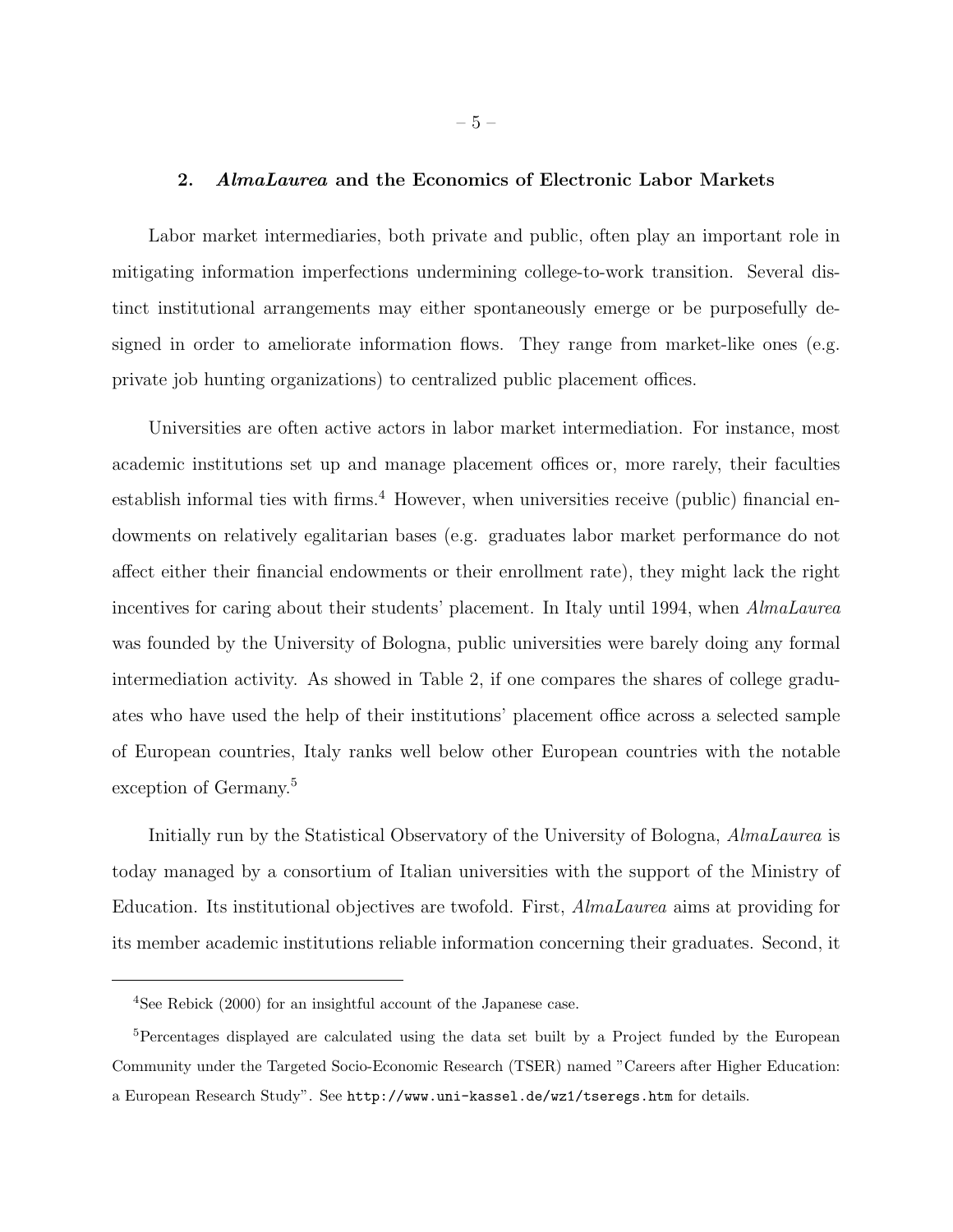|                   |  |  | Table 2: Share of University Graduates Using Universities Placement Offices as |  |  |
|-------------------|--|--|--------------------------------------------------------------------------------|--|--|
| job search method |  |  |                                                                                |  |  |

| Country        | University Placement Office Utilization Rate |
|----------------|----------------------------------------------|
| Italy          | 10.3                                         |
| Spain          | 39.3                                         |
| France         | 18.1                                         |
| United Kingdom | 37.6                                         |
| Germany        | 6.6                                          |

Notes: The relevant question (asked to graduates who obtain their degree between autumn 1994 and summer 1995 and declared in 1998 that they have sought a job at least once) was "How did you tried to find the first job after graduation?". Multiple options follow, among which "I enlisted the help of a careers/placement office of my institution of higher education".

Source: Our elaboration from the data set produced by a Project funded by the European Community under the Targeted Socio-Economic Research (TSER) "Careers after Higher Education: a European Research Study".

Details on the project and downloadable material can be found at http://www.uni-kassel.de/wz1/tseregs.htm.

tries to facilitate graduates access to the labor market through the creation of an innovative service that makes electronically available to firms a rich data set concerning graduates characteristics conditional upon the payment of an annual fee, that ranges from 440 to 2,600 euros, according to the amount of data downloadable.

Universities who wish to participate to the consortium need to afford a one-time association fee (ranging between 2,582 and 5,165 euros according to the number of graduates of each university) and an annual subscription fee determined each year by the Board of Directors (also proportional to the number of graduates from each institution) for the collection and the insertion of new data in the AlmaLaurea database.

The database combines information from three distinct sources. First, academic institutions provide official data concerning grades, course durations, and degrees received by their alumni. Second, undergrads are asked to provide a few pieces of information including military service obligations, periods of study abroad, work experience, and a self-evaluation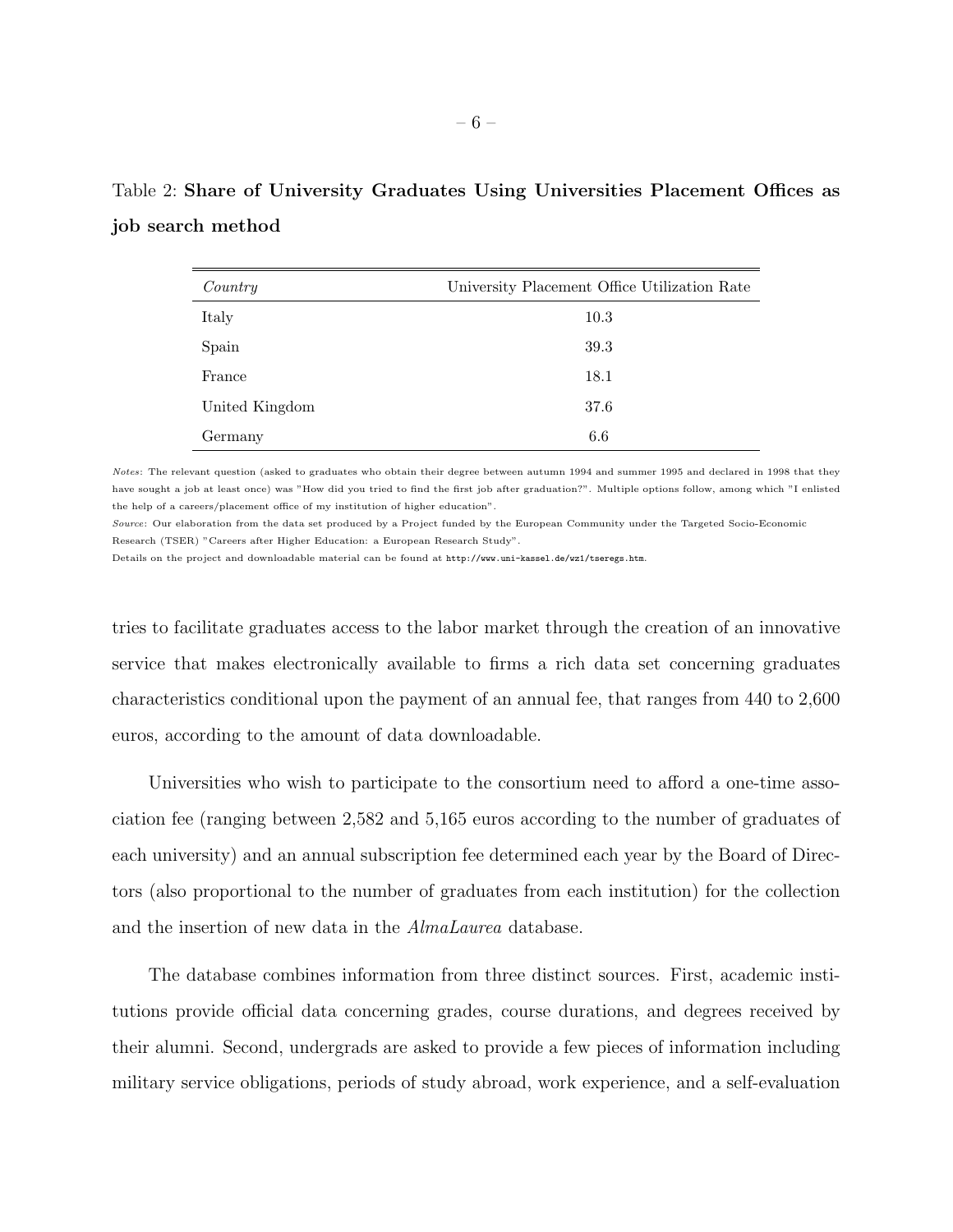concerning foreign languages and computer skills. Finally, graduates have the option to update directly their curricula vitae up to three years after graduation.<sup>6</sup> The last piece of information is provided by the graduate directly on-line filling out an electronic questionnaire. In accordance with Italian privacy law, only a subset of the information in the database is available for consultation by employers.<sup>7</sup>

Today 40 academic institutions, both private and public, are member to the AlmaLaurea consortium. Nevertheless, in 1998 only the 13 universities had joined the consortium and had started their labor intermediation activity in between 1995 and 1998: Universities of Bologna, Catania, Chieti, Ferrara, Firenze, Messina, Modena, Molise, Parma, Trento, Trieste, Udine, and the the Venice University Institute of Architecture. Graduates from those institutions represent around 23% of all Italian graduates in the two years considered.

AlmaLaurea recruitment service is an insightful example concerning how on-line communication technologies (coupled with more traditional forms of intermediation) may ameliorate the way in which employer-employee matches are made. In first approximation, AlmaLaurea should decrease search costs for both employers and employees. Standard search theory predicts that, everything equal, lower search costs imply better matches and, therefore, higher productivity (Pissarides 2000). However, the effects of more favorable search technologies on unemployment are ambiguous, since they might induce both job seekers and employers to be choosier and increase their reservation wages and screening standards. Moreover, a likely consequence of lower costs in distinct job search channels is that job seekers ceteris paribus will apply for more jobs. Especially when employers perceive such excess application as a problem, adverse selection is likely to undermine the effectiveness of cheap search methods (Autor 2001).

<sup>6</sup>Recently such span of time has been extended to five years.

<sup>&</sup>lt;sup>7</sup>More information can be found on-line at http://www.almalaurea.it/eng/index.shtml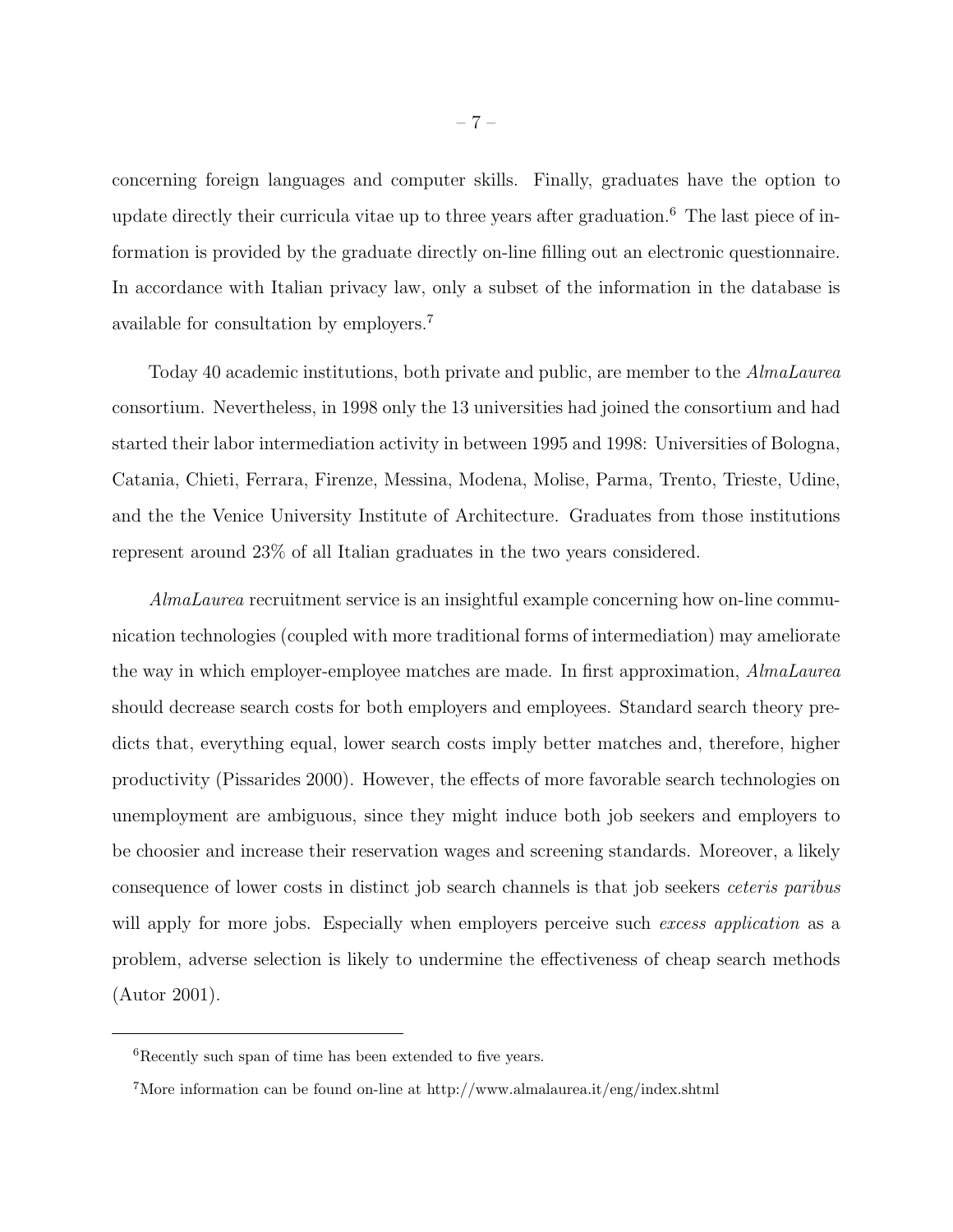One of the few empirical investigations concerning the above issues corroborates the skepticism concerning the effectiveness of electronic labor markets: Kuhn and Skuterud (2004), using the recent CPS Computer and Internet Supplement, find that Internet searchers, when observed characteristics are controlled for, do not experience shorter unemployment spells  $vis-\hat{a}-vis$  other unemployed job seekers. However, given the characteristics of their data, the authors of the above study are not able to give any evidence concerning the quality of the matching. They speculate that their findings might stem from negative selection into Internet search on unobservables. In particular, likewise Autor (2001), they also observe that low cost search methods are unlikely to screen out individuals with only a very low interest in finding a new job.

AlmaLaurea is completely free for students (except for the cost of updating personal information) and therefore it is potentially exposed to the adverse selection problem underlined above: employers might expect that individuals that update their resumes on line are somehow negatively selected. Nevertheless, first, part of the information contained in the data collected by AlmaLaurea concern the entire graduates population, given that it is provided directly by academic institutions. Therefore, we conjecture, adverse selection may be controlled for by employers confronting relevant differences (e.g. university grades, internship attendance,...) between job seekers and the entire graduate population.<sup>8</sup> Second, academic institutions that joined AlmaLaurea are able to enroll the overriding majority of their graduates.<sup>9</sup> High participation rates have been very effective in building a good reputation and make adverse selection very unlikely. To sum up, we expect that the organizational features of AlmaLaurea prevent it from the usual shortcomings suffered by on-line labor market.

<sup>8</sup>AlmaLaurea web site allows to do it on-line. Incidentally, more accurate information concerning graduates educational performance might also indirectly affect individuals' incentives in their educational efforts.

<sup>9</sup>For instance, more than 92% of 1998 graduates updated their curriculum vitae at least once.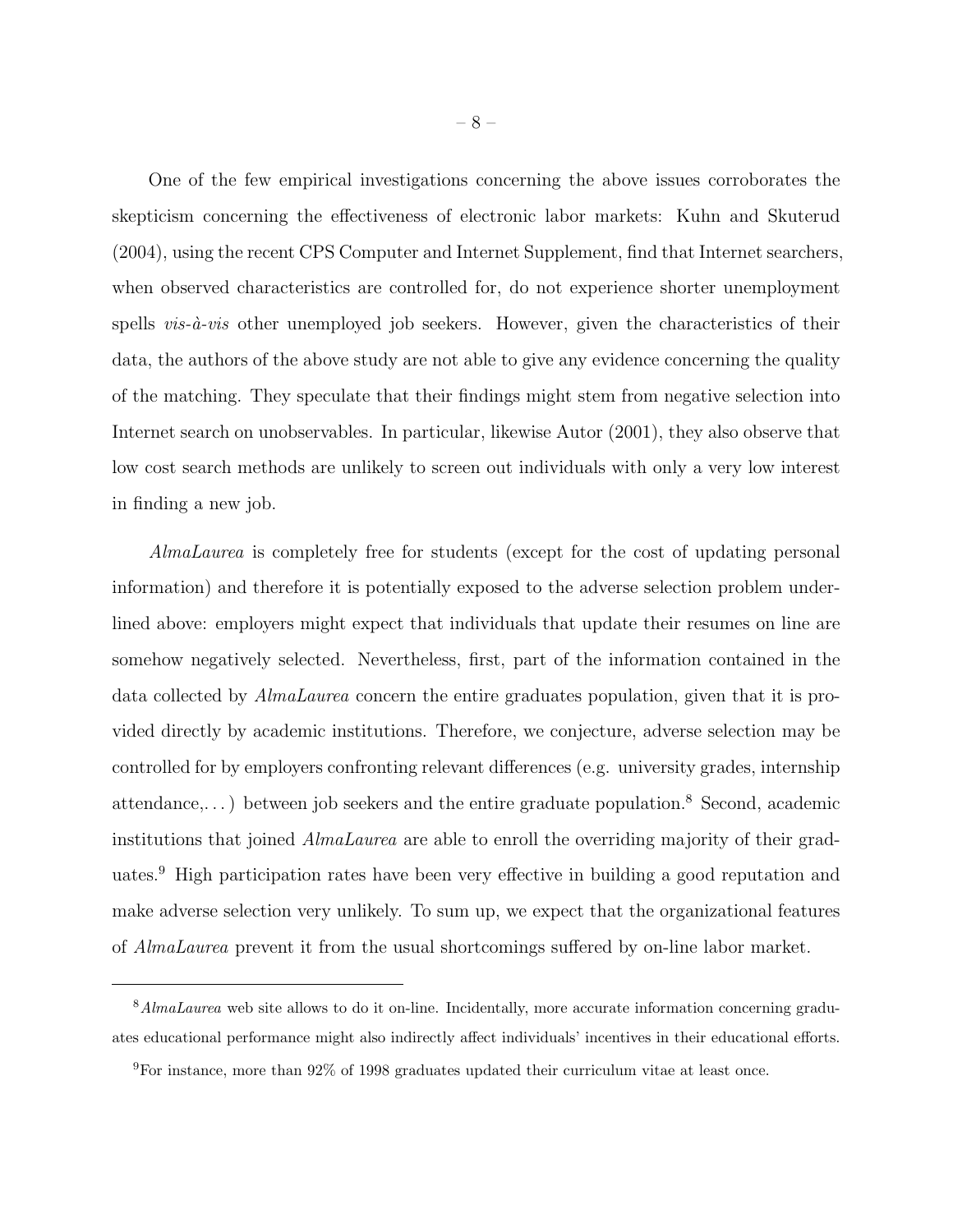| <i>Notation</i> | Interpretation                                                                                |
|-----------------|-----------------------------------------------------------------------------------------------|
| (t, i, u)       | Date $t \in \{1998, 2001\}$ , individual $i \in \{1, , I\}$ , university $u \in \{1, , U\}$ . |
| $x_i$           | Observed characteristics of individual $i$ .                                                  |
| $s_u^{t-3}$     | Observed indicators of university u quality at time $t-3$ .                                   |
| $\xi_i$         | Unobserved characteristics of individual $i$ .                                                |
| $\chi^{t-3}_u$  | Unobserved quality and characteristics of university u at time $t-3$ .                        |
| $A_u^{t-3}$     | Indicator for university being in AlmaLaurea (university u, at time $t-3$ )                   |

Table 3: Notation and Definitions

#### 3. The Empirical Strategy

Our estimation approach is based on the "difference-in-differences" method, applied to a pooled cross-section data set. The goal is to evaluate the impact of the AlmaLaurea affiliation of Italian universities in the period 1995-1998 on employability, earnings, and levels of satisfaction of their graduates. This section formalizes and explicitly discusses the assumptions that make our empirical approach valid.

At time t labor market outcome  $E_{i,u}^t$  for individual i, graduated in university u at time  $t - 3$  is observed. There exists a number of factors affecting graduates' labor market outcomes. We make a sharp distinction between individual characteristics, both observable  $x_i$  and unobservable  $\xi_i$ , and university ones, both observable  $s_u^{t-3}$  and unobservable  $\chi_u^{t-3}$ .<sup>10</sup>

Our treatment is  $A_u^{t-3}$ , i.e. university u being in AlmaLaurea at time  $t-3.11$  Summing

 $10$ Note that employing a pooled cross-section, individuals characteristics do not have a time index. Moreover, university characteristics are indexed at  $t - 3$ , given that individuals graduated three years before the surveys used in our analysis are run.

 $11$ The consortium started to work as a labor market intermediary only after 1996, therefore as will be clear below  $A_u^{t-3}$  assumes value one only in 2001 for a subset of universities.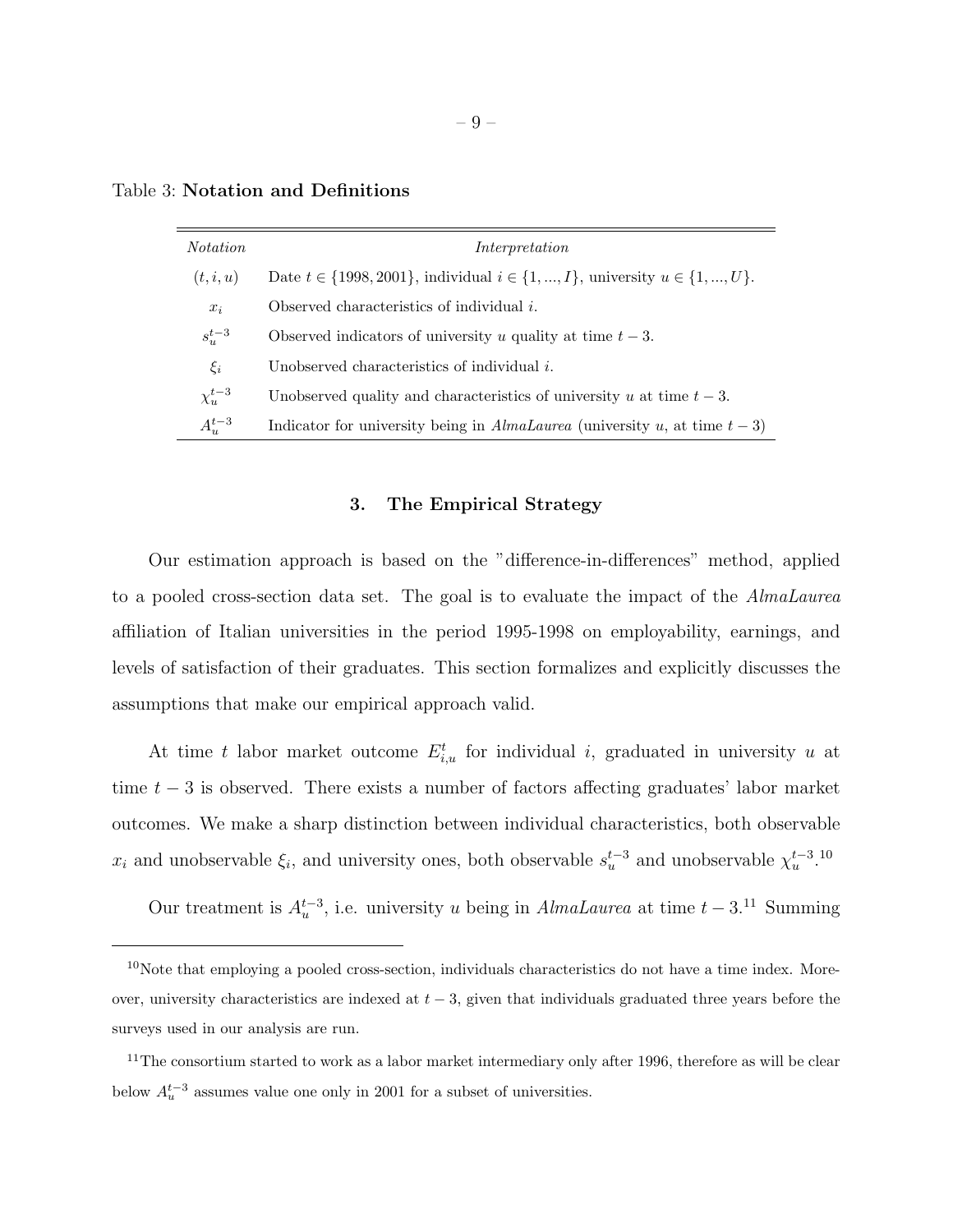up and using the notation defined in Table 3:

$$
E_{i,u}^{t} = f\left(x_i, s_u^{t-3}, \xi_i, \chi_u^{t-3}, A_u^{t-3}\right). \tag{1}
$$

Of course, our empirical strategy requires a number of assumptions concerning the unobsorvables. First, we decompose the impact of universities unobserved quality into a fixed component  $c_u$  and a time-varying component  $q^t$ , and we assume that the latter is additive and constant across universities:

Assumption 1:  $\chi_u^{t-3} = c_u + q^t$ .

Most importantly, we need also to consider the relationship between the unobservables and *AlmaLaurea* affiliation. We allow for the possibility that some colleges have higher unobserved quality and, relatedly, that some of them tend to receive better students. However, we assume that the incremental impact of *AlmaLaurea* on individual employment outcomes is the same across universities:

Assumption 2: f is additively separable in  $\chi_u^{t-3}$  and  $A_u^{t-3}$ .

If Assumption 2 does not hold, our approach only identifies the average impact of universities which joined *AlmaLaurea* and these selected universities might have different return than the average level of returns.

As far as graduates unobservables are concerned, we allow *AlmaLaurea* to be correlated with the average individual characteristics in a given college, but we need to assume that within university changes in graduates unobservables over time are uncorrelated with AlmaLaurea:

Assumption 3: Across time,  $\xi_i$  is independent of  $A_u^{t-3}$ , conditional on  $s_u^{t-3}$  and  $x_i$ .

The fact that individual enrolment decisions have been taken before universities ones of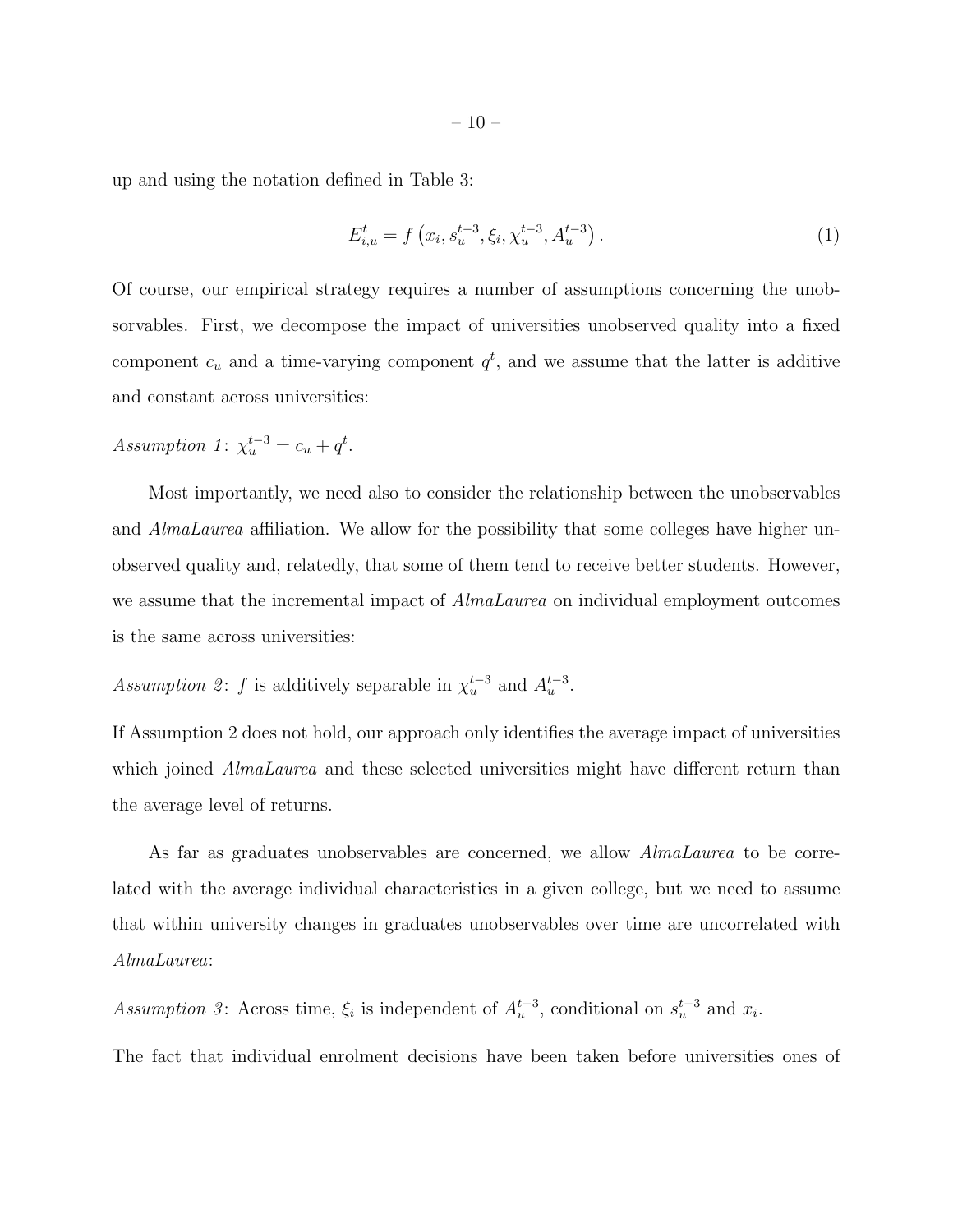joining AlmaLaurea makes the above assumption not too restrictive.<sup>12</sup>

Under assumptions 1-3 the average effect of affiliation to *AlmaLaurea* on labor market outcomes is identified. Imposing a linear functional form for  $f$ , our baseline empirical specification becomes:

$$
E_{i,u}^t = c_u + q^t + \alpha A_u^{t-3} + \beta x_i + \gamma s_u^{t-3} + \xi_i + \chi_u^{t-3}.
$$
 (2)

The above specification will be used in Section 5 in order to measure the impact of AlmaLaurea on graduates labor market outcomes.

## 4. The Data

To implement the econometric approach described in Section 3, we collect from distinct sources data concerning Italian university graduates and the academic institutions where they studied.

In particular, our main data set come from two distinct (but almost identical) surveys named Indagine Inserimento Professionale Laureati (Survey on University-to-Work Transition) run in 1998 and 2001 on individuals graduated in 1995 and 1998, respectively.<sup>13</sup>

The target samples consist of 25,716 individuals in 1998 and 36,373 individuals in 2001. They represent respectively the 25% and 28.1% of the total population of university graduates in Italian universities. The response rates have been of 64.7% and 53,3% for a total of 17,326 and 20,844 respondents.<sup>14</sup> In both years the sample is stratified according to sex,

<sup>&</sup>lt;sup>12</sup>However, note that the assumption is violated if  $\xi_i$  and  $A_u^{t-3}$  are both related to factors which are not controlled for.

<sup>&</sup>lt;sup>13</sup>The publicly available micro-data do not include information on the university the interviewed individual graduated from. Therefore, we carried out the analysis at the ADELE ISTAT laboratory in Rome.

<sup>&</sup>lt;sup>14</sup>Differences may stem from different interviewing technologies used in the surveys: in 1998 ISTAT mailed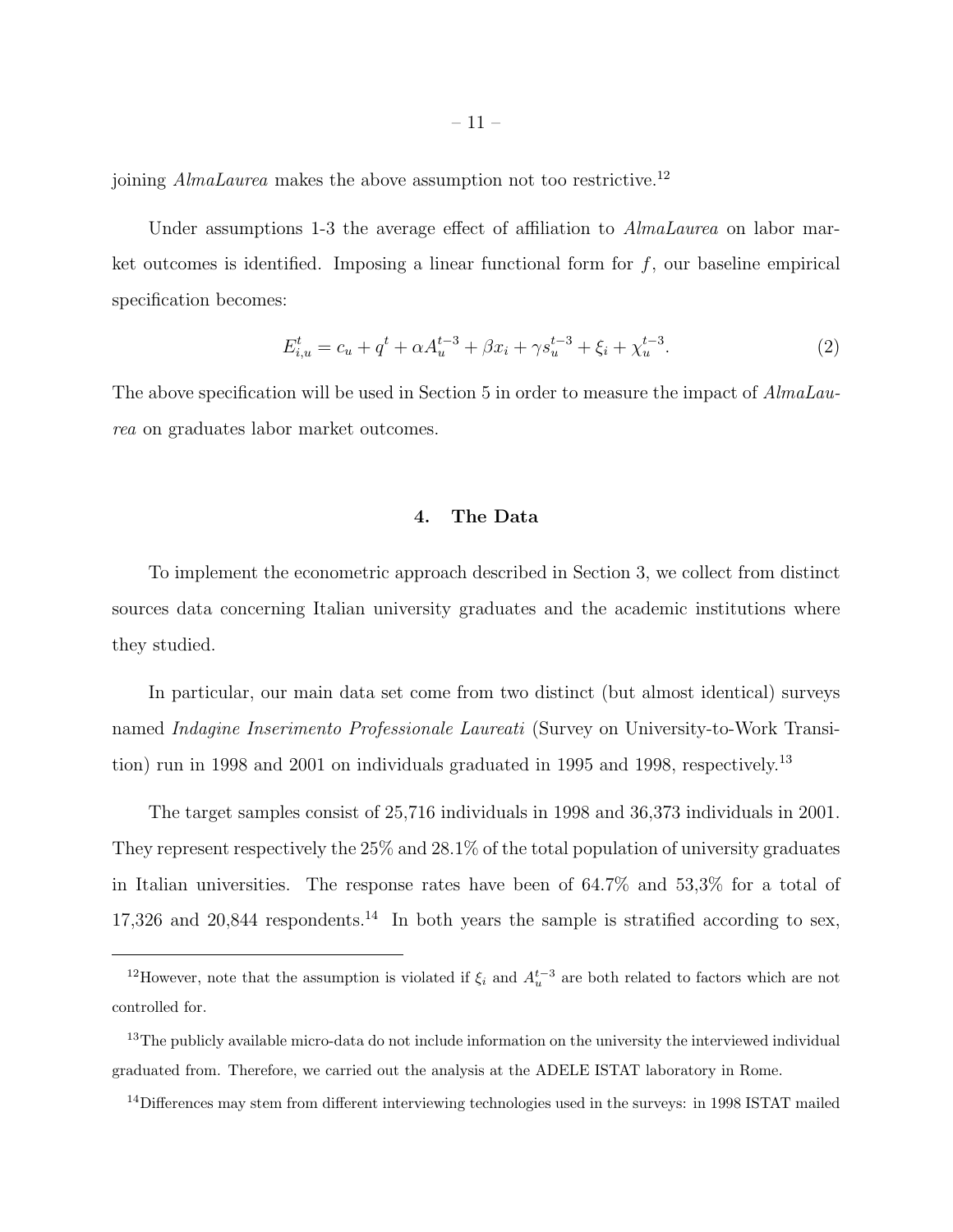|                                                   | All                | AlmaLaurea      | nonAlmalaurea             |
|---------------------------------------------------|--------------------|-----------------|---------------------------|
| 1998 Survey:                                      |                    |                 |                           |
| Number of Graduates                               | 17,106             | 4,599           | 12,507                    |
| Weighted Shares                                   |                    | 23.64           | 76.36                     |
| 2001 Survey:                                      |                    |                 |                           |
| Number of Graduates                               | 20,576             | 4,619           | 15,957                    |
| Weighted Shares                                   |                    | 22.04           | 77.96                     |
|                                                   | All                | AlmaLaurea      | $\mathrm{non}Almalau rea$ |
| Means of selected sample characteristics in 1998: |                    |                 |                           |
| Female                                            | 52.9<br>(.004)     | 52.1<br>(.009)  | 53.2<br>(.005)            |
| Age                                               | 30.4<br>(.035)     | 30.5<br>(.070)  | 30.4<br>(.041)            |
| High School Grade                                 | 48.4<br>(.062)     | 48.0<br>(.127)  | 48.5<br>(.071)            |
| University Grade                                  | 103.4<br>(.060)    | 103.4<br>(.123) | 103.4<br>(.069)           |
| Means of selected sample characteristics in 2001: |                    |                 |                           |
| Female                                            | 55.4<br>(.004)     | 56.2<br>(.008)  | 55.2<br>(.004)            |
| Age                                               | 30.4<br>(.026)     | 30.4<br>(.054)  | 30.4<br>(.030)            |
| High School Grade                                 | 48.9<br>(.054)     | 48.7<br>(.115)  | 49.0<br>(.061)            |
| University Grade                                  | 103.1<br>(.053)    | 103.0<br>(.118) | 103.1<br>(.060)           |
|                                                   | All                | AlmaLaurea      | nonAlmalaurea             |
| Universities in 1995                              |                    |                 |                           |
| Number of (not delayed) students per faculty      | $19.5\,$<br>(1.14) | 17.9<br>(1.77)  | 19.9<br>(1.37)            |
| Delayed Students                                  | .28<br>(.01)       | .27<br>(.02)    | .29<br>(.01)              |
| Universities in 1998                              |                    |                 |                           |
| Number of (not delayed) students per faculty      | 18.4<br>(1.09)     | 15.6<br>(1.78)  | $19.2\,$<br>(1.29)        |
| Delayed Students                                  | $.34\,$<br>(.01)   | .38<br>(.02)    | $.33\,$<br>(.01)          |

## Table 4: Sample Design and Means of Key Variables

Notes: Standard errors in parenthesis. Shares, means and standard errors are computed with stratification weights. Only individuals that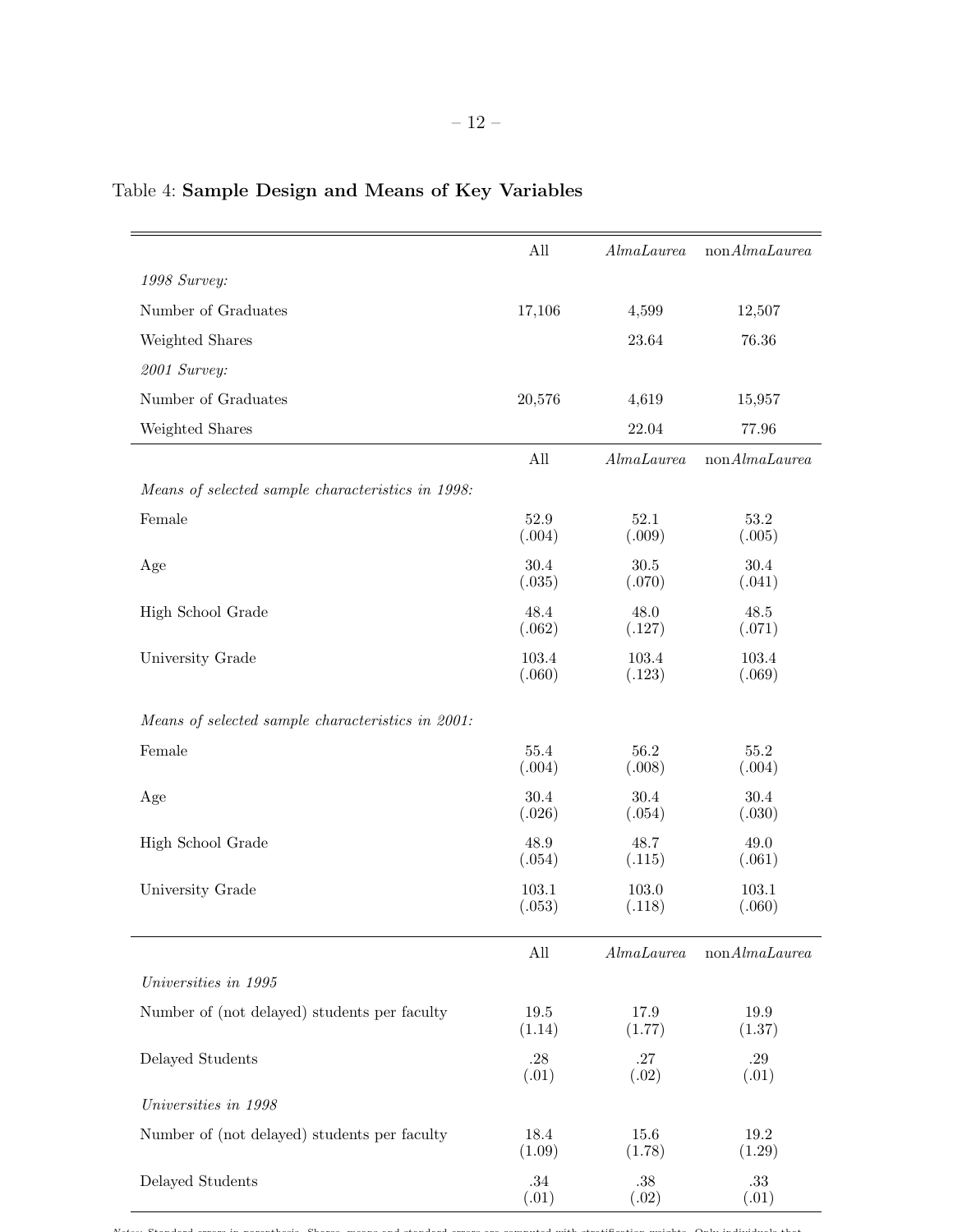university and degree obtained and in the analysis below all estimations are performed using stratification weights.

The surveys collect information concerning individuals' (i) school and university curricula, (ii) labor market experience, and (iii) demographic and social backgrounds. The most important dependent variables in this study concern occupational outcomes (i.e. unemployment and labor force participation) and matching productivity (i.e. wage and distinct measures of satisfaction) both considered three years after graduation. We group our individual level dependent variables in two subsets. The first includes all those individual characteristics that are predetermined with respect to college choices and outcomes, i.e. sex, age, high school grade, parent's education, siblings, province of residence before college enrolment, and provincial GDP. The second contains indicators related with college curricula, i.e. grade, and dummies for distinction (summa cum laude), degree, and university attended.

In order to control for observable variation in college quality, we also use data concerning college characteristics provided by ISTAT in a yearly bulletin named Lo Stato dell'Universitá (University Indicators) for the academic years 1991-98. In particular, we collect information at the level of single college on the number of students, professors, and delayed students.<sup>15</sup> Finally, for public colleges we also have access to the amounts of public funding received yearly from the National budget provided by the Ministry of Education.<sup>16</sup>

We start focusing on those individuals that have answered at least to the question

paper-based questionnaires, while in 2001 questions were asked following the C.A.T.I. (Computer Assisted Telephone Interview) technique.

<sup>&</sup>lt;sup>15</sup>In Italy most students graduate beyond the official limit. Even if in principle this can be due to the difficulty of the degree, most likely this depend also on the quality of the didactic.

 $16$ In the Italian tertiary education system those funds are dubbed Fondi di Finanziamento Ordinario (Ordinary Financial Funds) and represent the major financial resource of public colleges.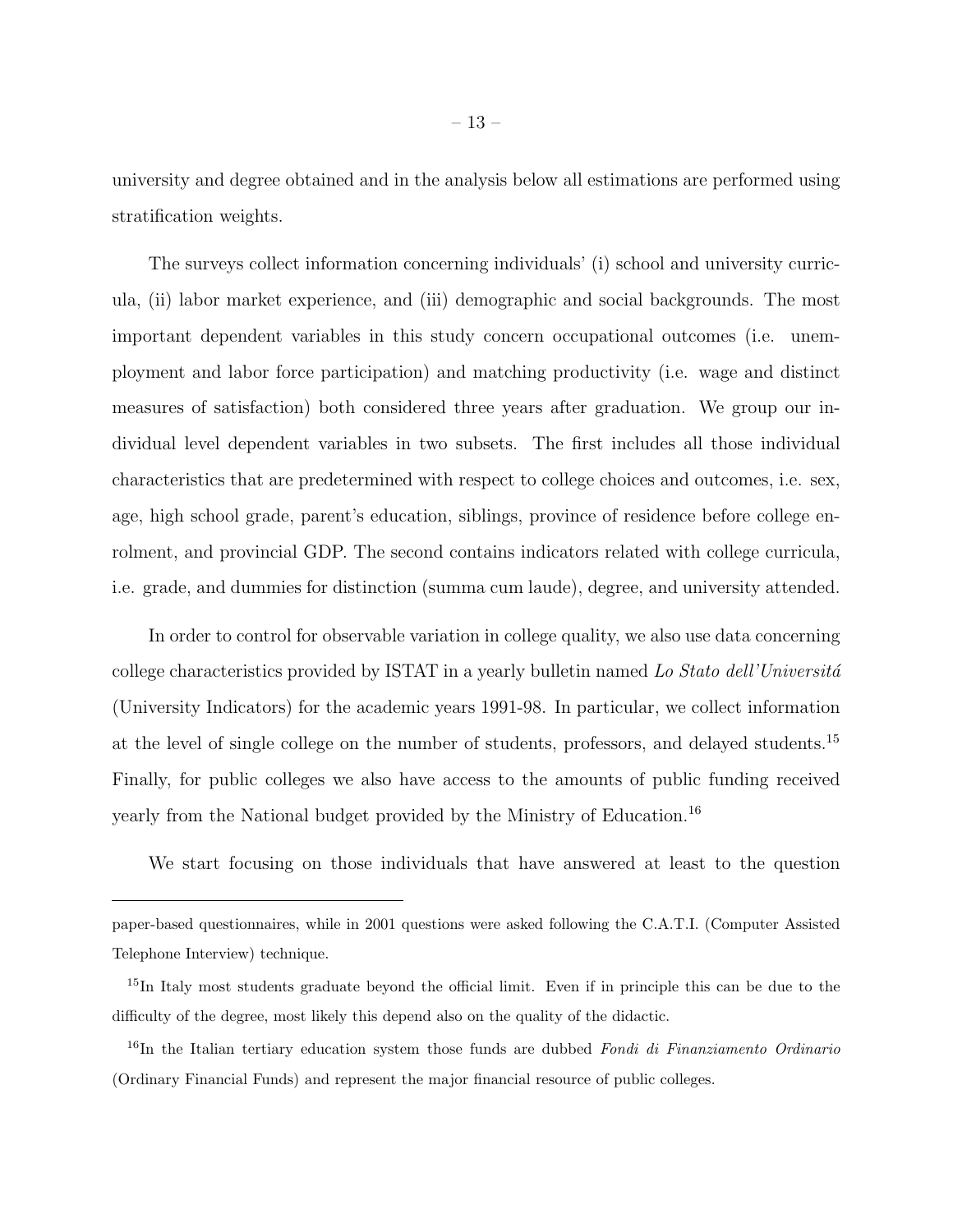|                       | Employment   |       |                        |
|-----------------------|--------------|-------|------------------------|
|                       | 1998         | 2001  | Diff.                  |
| AlmaLaurea            | 73.13        | 75.19 | 2.06                   |
| non AlmaLaurea        | 73.78        | 74.41 | 0.63                   |
| Diff.<br>St. Err.     |              |       | 1.46<br>(1.20)         |
|                       | Unemployment |       |                        |
|                       | 1998         | 2001  | Diff.                  |
| AlmaLaurea            | 22.16        | 10.28 | $-11.88$               |
| non AlmaLaurea        | 21.31        | 12.15 | $-9.16$                |
| Diff.<br>$St.$ $Err.$ |              |       | $-2.72$<br>$(1.07)$ ** |
|                       | Wage         |       |                        |
|                       | 1998         | 2001  | Diff.                  |
| AlmaLaurea            | 930          | 1122  | 192                    |
| non AlmaLaurea        | 981          | 1152  | 171                    |
| Diff.<br>St. Err.     |              |       | 21<br>(14.7)           |

## Table 5: Employment, Unemployment and Wages by Year and AlmaLaurea

Notes: Unemployment rates have been computed using stratification weights over 33,538 individuals in the labor force. Average gross monthly wages are expressed in Euros and have been calculated for 23,755 individuals that provide it. The bold differences are the results of a difference in difference estimation, where  $Diff = (Y_{Alma}^{01} - Y_{Alma}^{08}) - (Y_{nonAlma}^{00} - Y_{nonAlma}^{98})$ . In parenthesis are displayed robust standard errors of regressions of the dependent variables on dummies for year, belonging to AlmaLaurea, and their interaction.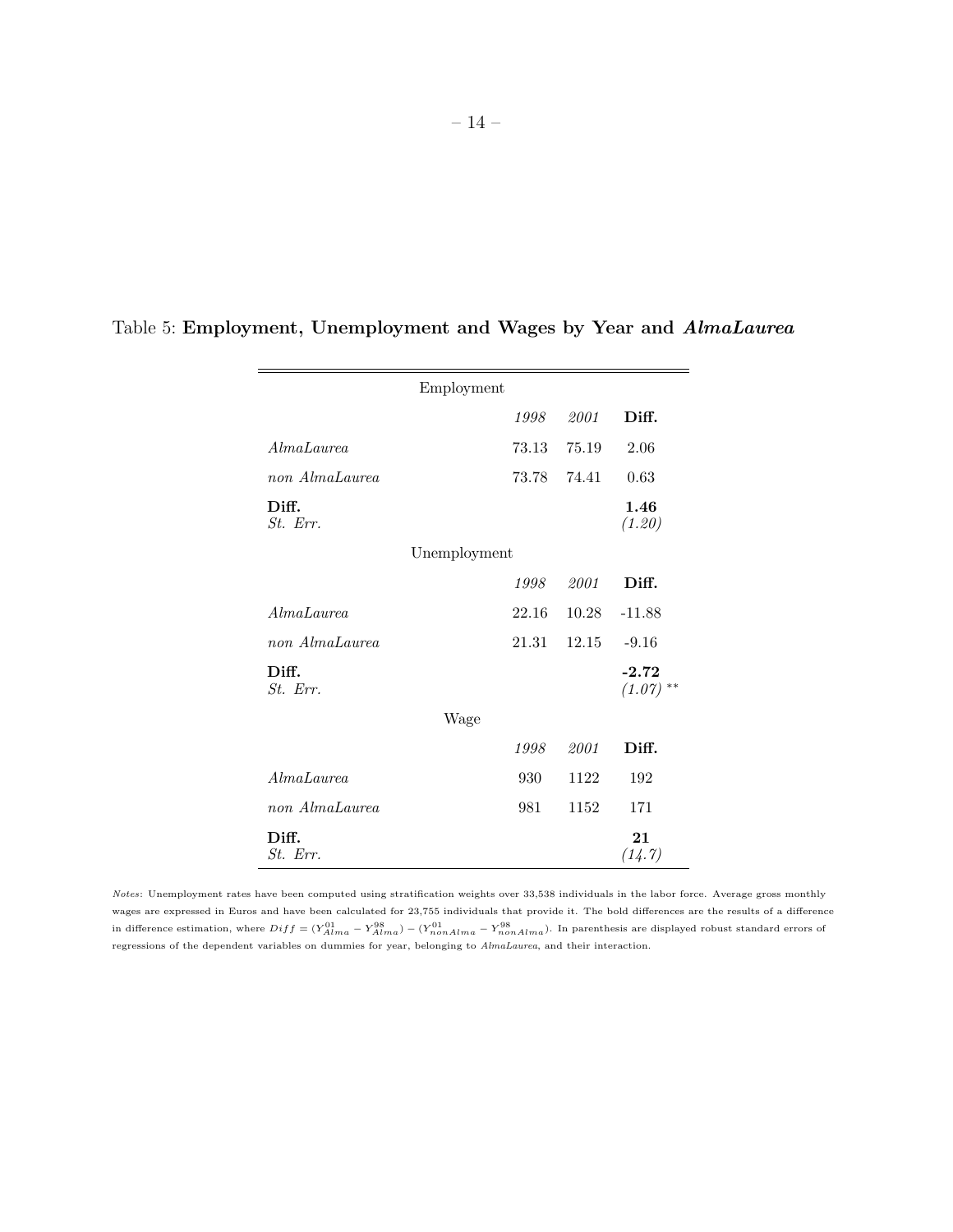concerning their employment status.<sup>17</sup> We split our total sample in two groups of graduates: the 9,218 individuals that obtained their degrees from colleges that have joined AlmaLaurea in between 1995 and 1998 (the treated group) and the 28,464 that graduated from the remaining colleges (the control group).

Table 4 presents samples characteristics, means, and standard errors for key variables. Control and treated groups present very similar characteristics in both years, reducing the possibilities of major interactions (beyond the treatment itself) at the individual level between being enroled in a college member of AlmaLaurea and being graduates of 1998.

A first outlook concerning the impact of AlmaLaurea is obtained comparing differences in means concerning key outcomes (employment, unemployment, and wages) for graduates in universities that joined AlmaLaurea and graduates in universities that did not. In Italy labor market conditions have improved sharply in between 1998 and 2001.<sup>18</sup> For individuals three years after graduation, Table 5 shows that, while employment rates have improved modestly, the unemployment rate dropped dramatically from 1998 to 2001. Moreover, and most importantly for the present paper, those in the treated sample have improved the most both in employment and unemployment rates: employment rate increased 1.46% more within the treated group then within the control one and unemployment decreased 2.72% more. Similarly, wages increased slightly more for *AlmaLaurea* graduates then for the control group. Of course, the above results are very preliminary, given that the treatment (i.e. university enrolment in AlmaLaurea) is not randomly assigned across universities and we do

<sup>&</sup>lt;sup>17</sup>Following standard definitions, we consider employed those individuals that declare to be on a paid job or have worked at least one our during the week before the interview. Within the non employed, the unemployed are the ones who declare to be looking for a job.

<sup>&</sup>lt;sup>18</sup>Italian standardized unemployment rates for the entire population were 11.7 in 1998 and 9.4 in 2001. Similarly, employment rates shift from 52.2 to 54.9.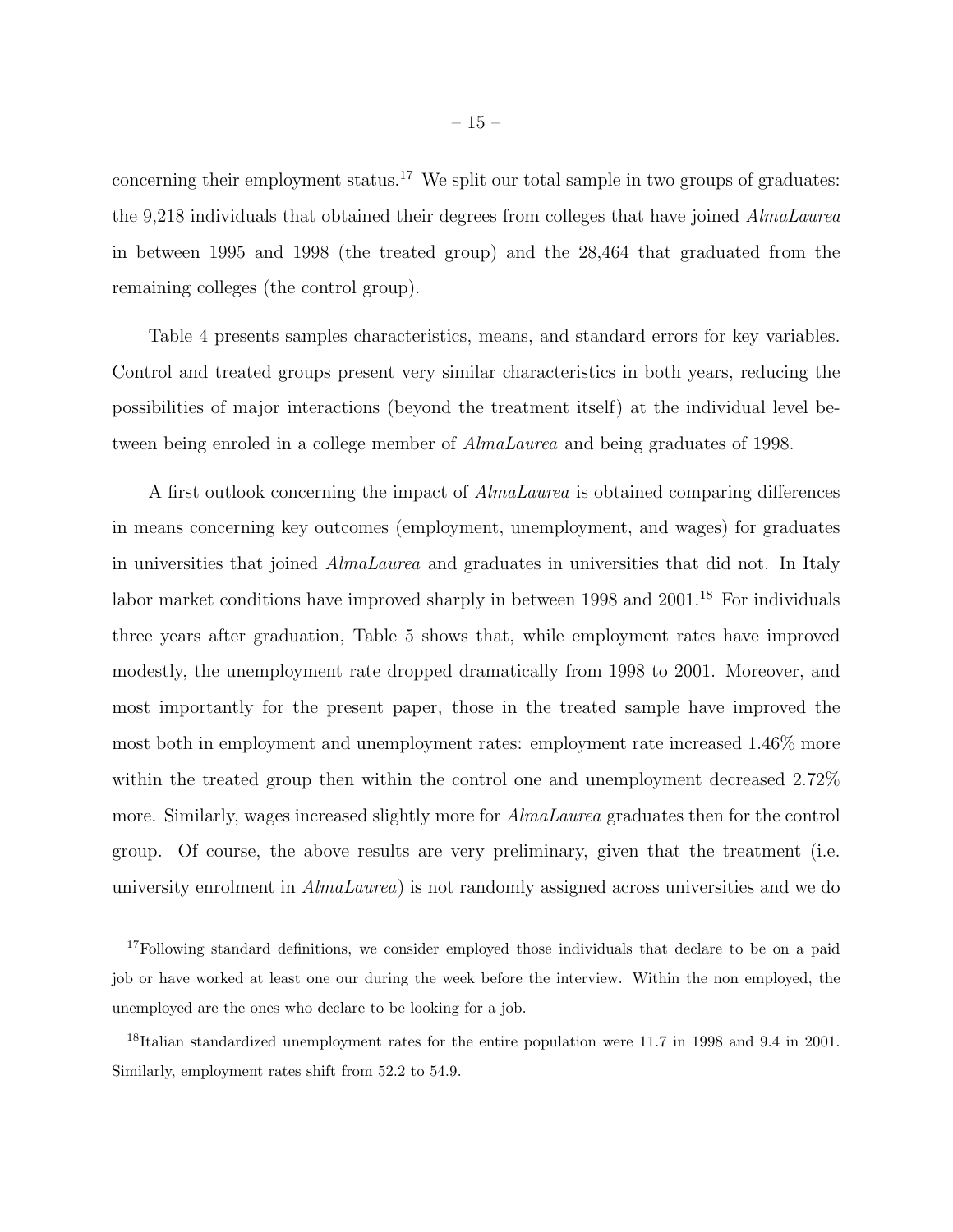not control for many important individual, university and geographical characteristics. The remaining part of the paper uses the approach outlined in Section 3 in order to assess the extent to which the observed changes between the treated and the control group do stem from AlmaLaurea.

## 5. The Impact of AlmaLaurea

We begin our empirical investigation studying the factors affecting employment and unemployment probabilities of individuals three years after graduation and then we move to consider monthly earnings and three distinct self-reported measures of job satisfaction, concerning economic compensation, job security, and matching between job tasks and knowledge acquired at university. As mentioned in Section 2, job search theory does not predicting any clear impact of lower search costs on unemployment. On the other hand, job match productivity is supposed to unambiguously improve as a consequence of lower search costs.

We split our control variables in three broad groups. The first includes relevant individual characteristics that are predetermined with respect graduates' college choices and performances. The second contains individual variables that are related with college curricula. Notice that this set of variables could be potentially correlated with individuals and (or) universities's unobservables. If this were the case, they would be endogenous and our estimates would be inconsistent. Finally, the third group includes a few measures of university quality.

Our analysis is structured along the above classification and therefore for each dependent variable considered we display four specifications: the first (column 1) includes only predetermined individual control, the second (column 2) considers all individual controls and universities dummies, and the third (column 3) incorporates time-variant university char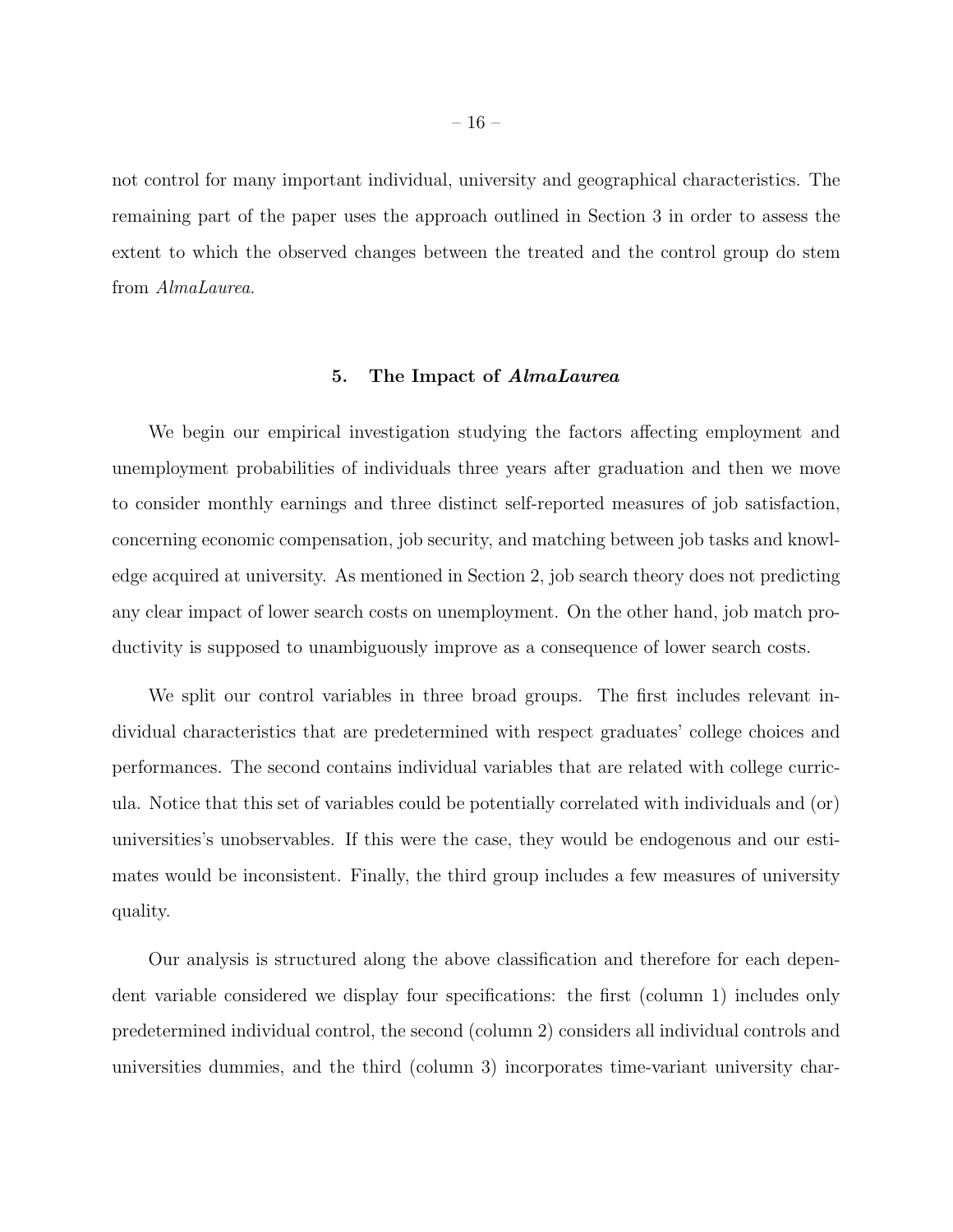acteristics. Finally, in a fourth specification (column 4), which does not consider private colleges because of lack of data, also the amounts of public funding are controlled for.

## The Effect on Employment and Unemployment

Table 6 and Table 7 depict the marginal effects of a linear probability model<sup>19</sup> for the probability of being employed and unemployed three years after graduation. Note that in the latter only those individuals that belong to the labor force (i.e. that are either working or looking for a job) have been considered.<sup>20</sup>

The coefficients of the predetermined controls confirm the findings of previous studies (e.g. Brunello and Cappellari (2005)). Female graduates are less likely to be employed and more likely to be unemployed, while the opposite is true for older individuals. The employment and the unemployment probabilities are also affected by the type of high school attended and the grade obtained. Family factors seem to matter too: both the education and occupation of the parents and the number of siblings have a significant effect on employment outcomes. We also observe a positive effect of average provincial per capita income of the province of origin and, more generally, the significance of many of the province of origin dummies seems to reflect the existence of unobserved heterogeneity across provinces and (or) the presence of mobility costs.

According to our third specification, university controls also matter. First, the university attended affect graduates employment status three years after graduation. Second, the degree obtained is also very important. However, the previous coefficients should be interpreted

<sup>19</sup>Results of a probit model give very similar results.

<sup>&</sup>lt;sup>20</sup>This estimation might be subject to a potential sample selection bias, as long as the individuals' decision of not being in the labor force is influenced unobservables that have an effect on our dependent variables.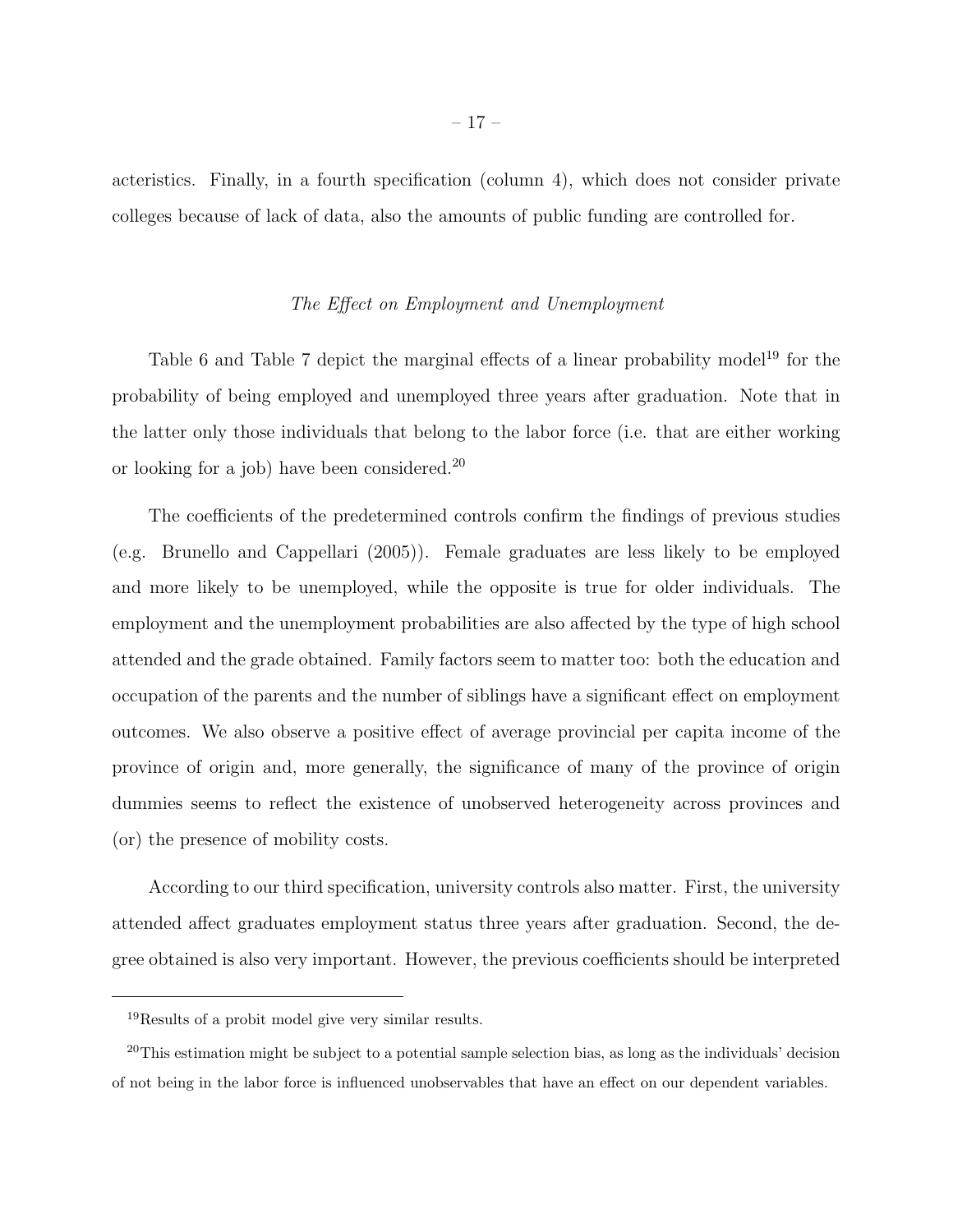|                        | $\mathbf{1}$      | $\bf{2}$          | 3                    | $\overline{\mathbf{4}}$ |
|------------------------|-------------------|-------------------|----------------------|-------------------------|
| $Alma*98$              | .003<br>(.014)    | $.008$<br>(.015)  | $.014\,$<br>(.016)   | (.017)<br>.024          |
| Alma                   | (.021)<br>$-.018$ | (.056)<br>.045    | $.051\,$<br>(.056)   | (.056)<br>$.037\,$      |
| 98                     | .006<br>(.008)    | $-.007$<br>(.010) | $-.397$<br>(.008)    | $-.687$<br>(.670)       |
| Female                 | $-.098***(.007)$  | $-.061***(.006)$  | $-.061***(.006)$     | $-.064***(.006)$        |
| Age                    | $.004***(.001)$   | $.005***(.001)$   | $.005***(.001)$      | $.005***(.001)$         |
| H. School Grade        | $.001**$ (.000)   | .000<br>(.000)    | (.000)<br>.000       | $-.000$<br>(.000)       |
| GDP before gr.         | $.003***(.000)$   | $.002***(.001)$   | $.002***(.001)$      | $.002***(.001)$         |
| Dummy for H. School    | $-.080***(.009)$  | $-.029***(.005)$  | $-.029***(.005)$     | $-.030***(.006)$        |
| Dummies for moth. edu. | Yes               | Yes               | Yes                  | Yes                     |
| Dummies for fath. edu. | Yes               | Yes               | Yes                  | Yes                     |
| Dummies for moth. occ. | Yes               | Yes               | Yes                  | Yes                     |
| Dummies for moth. occ. | Yes               | Yes               | Yes                  | Yes                     |
| Dummies for province   | Yes               | Yes               | Yes                  | Yes                     |
| Dummies for siblings   | Yes               | Yes               | Yes                  | Yes                     |
| Univ. Grade            | No                | (.002)<br>.001    | .001<br>(.000)       | (.000)<br>.001          |
| Distinction            | No                | $-.007$<br>(.007) | $-.008$<br>(.008)    | (.008)<br>$-.008$       |
| Years of delay         | No                | (.002)<br>$.001$  | $.000$<br>(.002)     | .001<br>(.002)          |
| GDP university         | N <sub>o</sub>    | (.025)<br>.040    | $.040$<br>(.025)     | (.026)<br>.039          |
| Dummies for degree     | No                | Yes               | $\operatorname{Yes}$ | Yes                     |
| Dummies for univ.      | No                | Yes               | Yes                  | Yes                     |
| Prof/Stud.             | No                | No                | $-.410$<br>(.508)    | .719<br>(.685)          |
| Stud.                  | N <sub>o</sub>    | N <sub>o</sub>    | $.000$<br>(.000)     | (.000)<br>$-.000$       |
| Delayed Stud.          | N <sub>o</sub>    | $\rm No$          | (.000)<br>.000       | (.000)<br>.000          |
| Fundings               | $\rm No$          | $\rm No$          | $\rm No$             | (10.8)<br>$-6.69$       |
| R-squared              | 0.078             | 0.183             | $\,0.183\,$          | 0.180                   |
| Obs.                   | 37,323            | 35,580            | 35,543               | 32,878                  |

Table 6: Determinants of Employment Probability.

Notes: Results of four different specifications of a linear probability model are displayed. Column 1 includes only predetermined individual control, column 2 considers all individual controls, column 3 incorporates time variant universities characteristics, and column 4, which does not consider private colleges because of lack of data, includes public funding. Robust Standard Errors in parenthesis.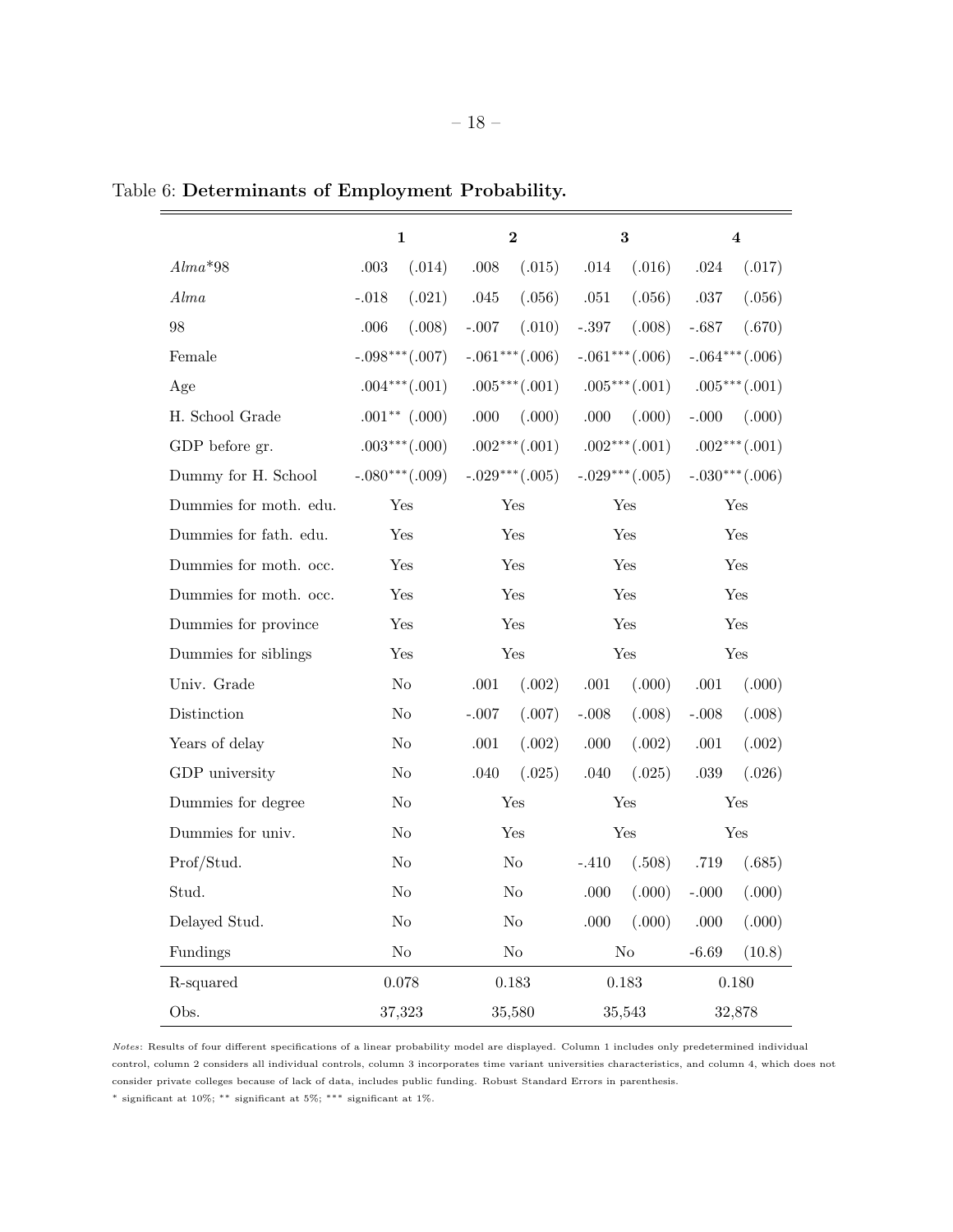|                        | $\mathbf 1$       | $\mathbf{2}$      | 3                  | 4                                 |
|------------------------|-------------------|-------------------|--------------------|-----------------------------------|
| $Alma*98$              | (.013)<br>$-.016$ | $-.020^*$ (.012)  | $-.023*$<br>(.013) | $-.026**$ (.013)                  |
| Alma                   | (.020)<br>.026    | (.038)<br>$-.015$ | $-.021$<br>(.040)  | $-.026$<br>(.041)                 |
| 98                     | $-.087***(.007)$  | $-.082***(.007)$  | .028<br>(.417)     | .475<br>(.517)                    |
| Female                 | $.093***(.006)$   | $.063***(.005)$   | $.063***(.005)$    | $-.066***(.006)$                  |
| Age                    | $-.003***(.001)$  | $-.004***(.001)$  | $-.004***(.001)$   | $.004***(.001)$                   |
| H. School Grade        | $-.003***(.000)$  | $-.001***(.000)$  | $-.001**$ (.000)   | $-.001*$ $(.000)$                 |
| Dummy for H. School    | $.028***(.005)$   | $.013***(.005)$   |                    | .013*** $(.005)$ .014*** $(.005)$ |
| Ex-Ante GDP.           | $-.004***(.001)$  | $-.004***(.001)$  |                    | $-.004***(.001)$ $-.004***(.001)$ |
| Dummies for moth. edu. | Yes               | Yes               | Yes                | Yes                               |
| Dummies for fath. edu. | Yes               | Yes               | Yes                | Yes                               |
| Dummies for moth. occ. | Yes               | Yes               | Yes                | Yes                               |
| Dummies for moth. occ. | Yes               | Yes               | Yes                | Yes                               |
| Dummies for province   | Yes               | Yes               | Yes                | Yes                               |
| Dummies for siblings   | Yes               | Yes               | Yes                | Yes                               |
| Univ. Grade            | No                | $-.002***(.000)$  | $-.002***(.000)$   | $-.003***(.000)$                  |
| Distinction            | $\rm No$          | $.013*$ $(.007)$  | $.014*$ $(.007)$   | $.015**$ $(.007)$                 |
| Years of delay         | No                | $.005***(.002)$   | $.005***(.002)$    | $.006***(.002)$                   |
| GDP university         | No                | $-.033$ $(.028)$  | (.028)<br>$-.033$  | $-.032$<br>(.029)                 |
| Dummies for degree     | $\rm No$          | Yes               | Yes                | Yes                               |
| Dummies for univ.      | No                | Yes               | Yes                | Yes                               |
| Prof/Stud.             | N <sub>o</sub>    | No                | .117<br>(.433)     | .567<br>(.528)                    |
| Stud.                  | N <sub>o</sub>    | N <sub>o</sub>    | $.000$<br>(.000)   | $-.000$<br>(.000)                 |
| Delayed Stud.          | $\rm No$          | No                | (.000)<br>.000     | (.000)<br>.000                    |
| Fundings               | $\rm No$          | $\rm No$          | $\rm No$           | (8.78)<br>$-6.54$                 |
| R-squared              | $0.117\,$         | $\,0.162\,$       | $0.162\,$          | $0.159\,$                         |
| Obs.                   | 33,242            | 31,554            | 31,522             | 29,066                            |

Table 7: Determinants of Unemployment Probability.

Notes: Results of four different specifications of a linear probability model are displayed. Robust standard errors, adjusted for clustering by university-discipline-year, are in parentheses. Column 1 includes only predetermined individual control, column 2 considers all individual controls, column 3 incorporates time variant universities characteristics, and column 4, which does not consider private colleges because of lack of data, includes public funding. Robust Standard Errors in parenthesis.

 $^*$  significant at 10%;  $^{**}$  significant at 1%.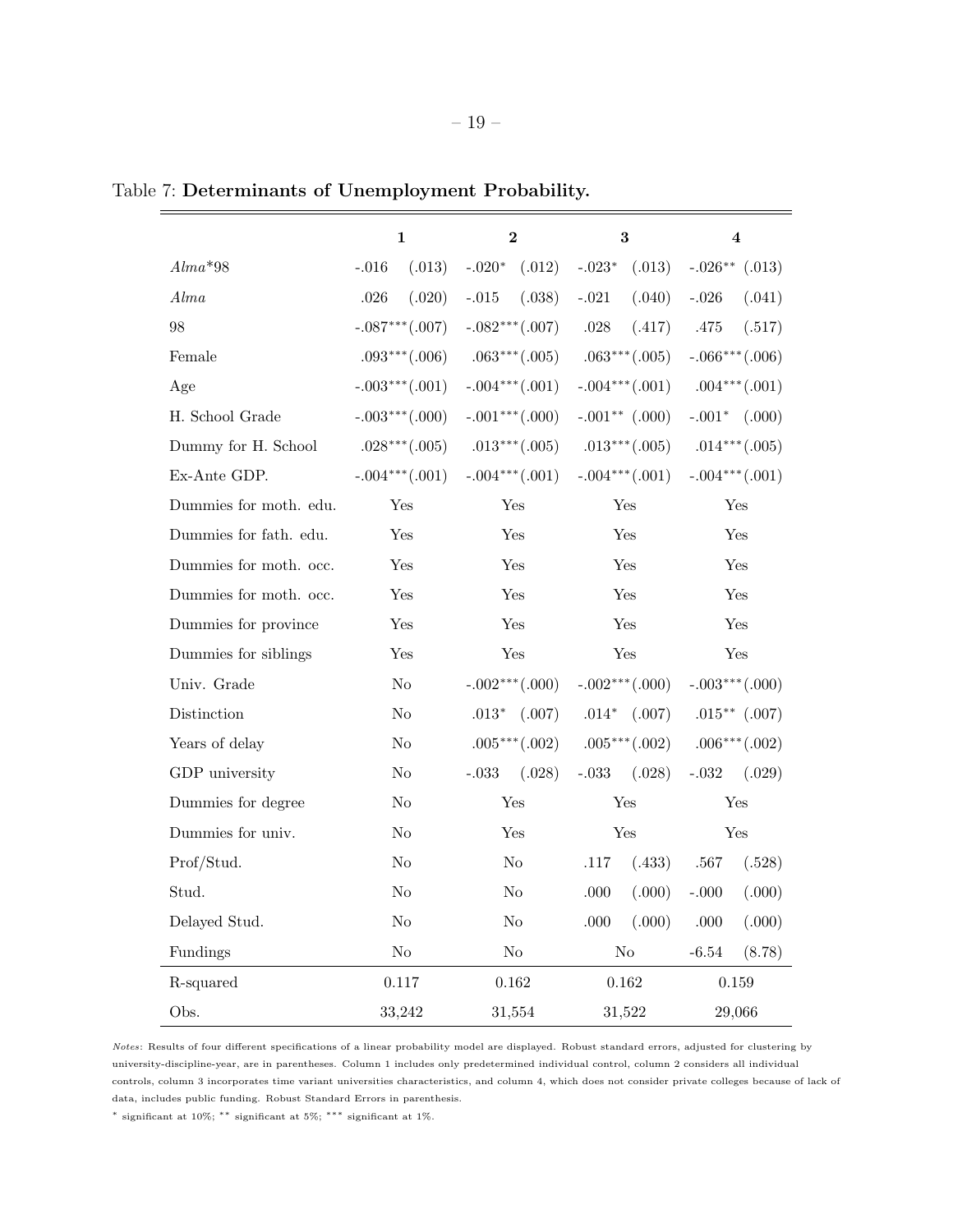very cautiously, given their potential endogeneity. The effect of grades obtained in university is more mixed. Those individuals that performed better when they were students—higher grades, faster to finish—are less likely to be unemployed but do not have significantly different probabilities of being employed.<sup>21</sup>

As mentioned above, the identification of the AlmaLaurea effect is obtained comparing employability of graduates between 1998 and 2001 in those universities that have joined to Alma Laurea *vis-à-vis* the graduates of universities that have not. The large number of controls included assures that the variation is measured by comparing the situation of individuals that exhibit similar characteristics. Moreover, note that when provincial and university dummies are included, the comparison restricts to individuals that both originate from the same province and decide to study in the same university. AlmaLaurea increases the employment probability by near 1%, and decreases the unemployment probability by around 2%. While the effect on employment is not statistically significant different from zero, according to our results if a university affiliates to *AlmaLaurea* the probability that its graduates will be unemployed three years after graduation significantly decreases.

Additionally, in order to avoid an omitted variable bias, one wants to control for other changes that may have affected universities in the period considered (see columns 3 and 4). The inclusion of such controls—number of students, proportion of professors, students delayed, funding—does not affect the previous results, and is in itself only marginally significant.<sup>22</sup>

<sup>&</sup>lt;sup>21</sup>This make sense, given that better students may go on studying and therefore are not necessarily looking for a job.

 $^{22}$ Note again that the estimated effects of changes in these characteristics might be endogenous and should be interpreted very cautiously.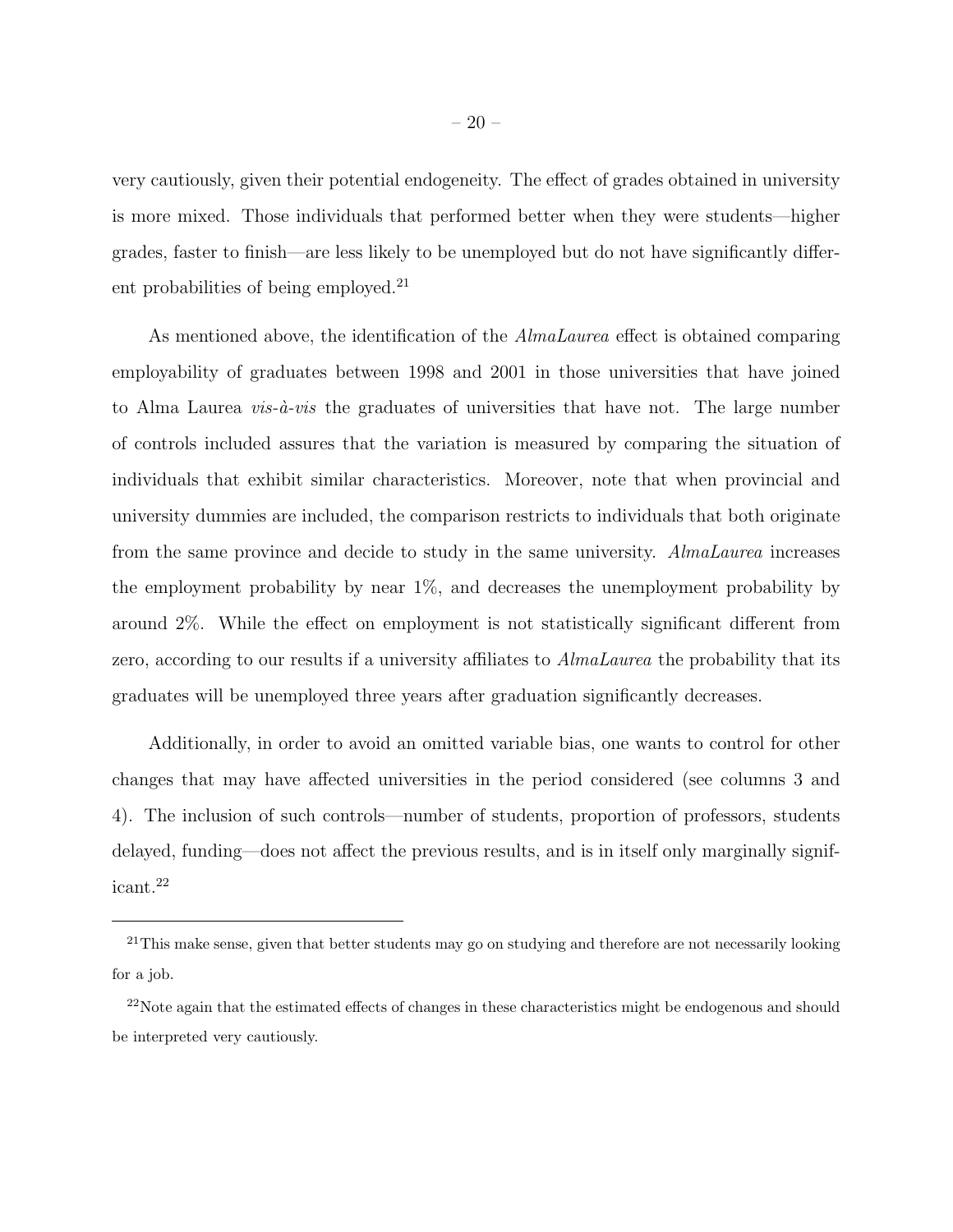## Job Satisfaction

Lower search costs are expected to improve the quality of labor market matches. As stated above, we use five different proxies of quality. One of them is quantitative—i.e. montly earnings—while the rest concerns four different self-reported measures of job satisfaction.

Table 8 shows the coefficients of four OLS regressions, which have as dependent variable the logarithm of earnings. As above, in the first column it is depicted the effect of those individual characteristics that are predetermined with respect to university. In line with the literature, female graduates tend to earn relatively lower wages than male. Interestingly, father's education and occupation appear to be significantly correlated with wages, while no significant effect is observed for mother's education and occupation. Graduates that originate from richer provinces tend to earn higher wages. Given the heterogeneity in prices and living standards across provinces, in column 2 we have also included a control for the new province of residence, but the above results do not change significantly.

University performance also seems to affect labor market success (column 3). Those graduates that obtained higher grades are more likely to earn higher wages. Also the number of years that the individual employs to finish her degree matters: each additional year of delay in graduating reduces wages of a 1.5%. Finally, distinct universities and degrees are associated with significantly different wages. AlmaLaurea tends to increase graduates wages by between 1 and 2%, depending on the controls considered. This effect is not statistically significant from zero, though. The introduction in the regression of some controls for university quality (columns 4 and 5) does not affect the previous results.

In the last part of our investigation, we analyze the determinants of job satisfaction measured by an array of self-reported indicators. Both a linear and an ordered probit estimation have been performed. The results obtained in the two specifications are qualitatively similar and therefore we do not report the latter.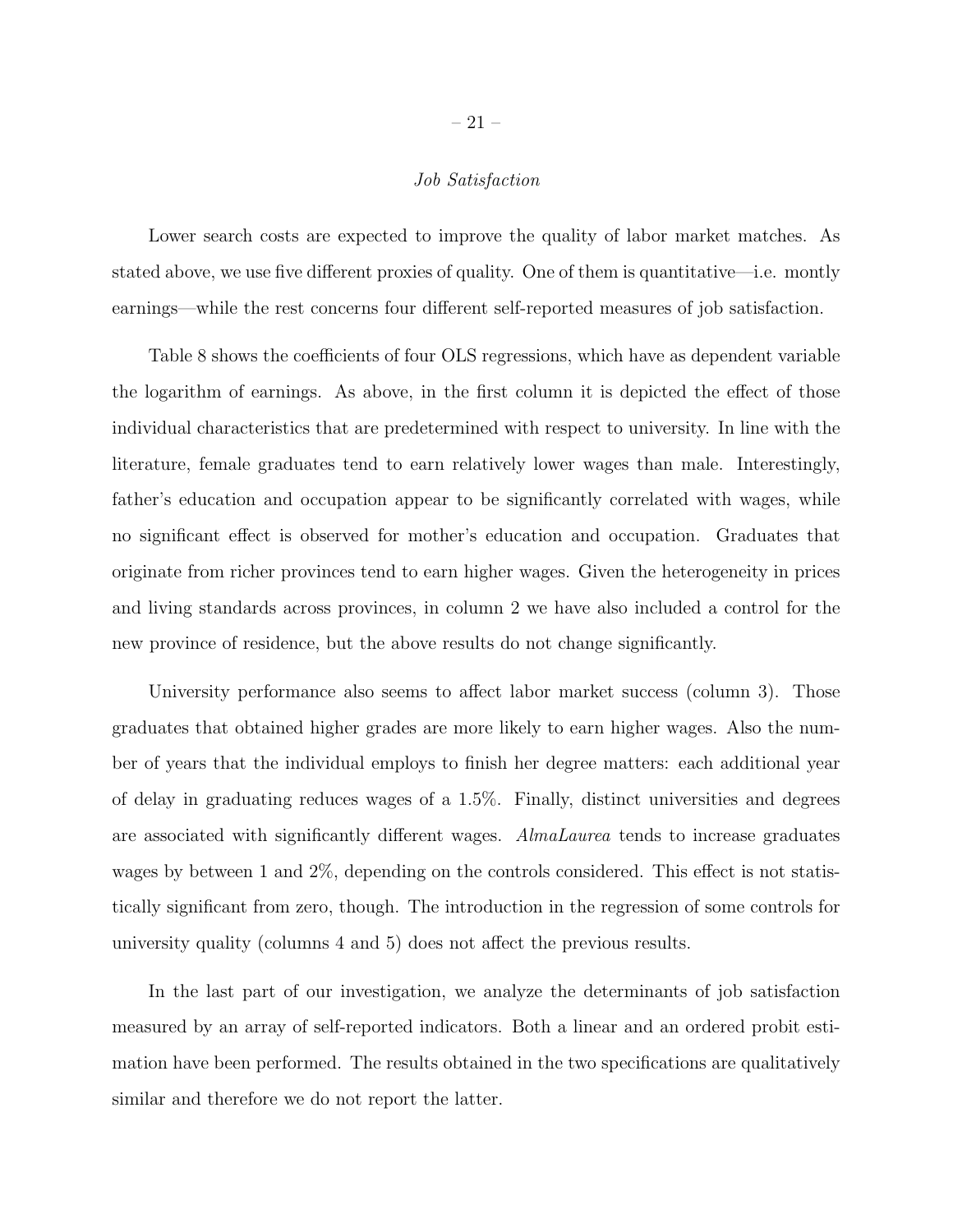|                        | $\mathbf 1$       | $\bf{2}$           | $\bf{3}$            | $\overline{\mathbf{4}}$ |
|------------------------|-------------------|--------------------|---------------------|-------------------------|
| $Alma*98$              | .014<br>(.025)    | (.016)<br>.014     | .020<br>(.016)      | $.021\,$<br>(.017)      |
| Alma                   | $-.060**$ (.024)  | (.059)<br>$.033\,$ | (.060)<br>.034      | $.019\,$<br>(.061)      |
| 98                     | $.178***(.016)$   | $-.191***(.009)$   | $-.575\,$<br>(.450) | $-.359$<br>(.653)       |
| Female                 | $-.141***(.006)$  | $-.101***(.007)$   | $-.101***(.007)$    | $-.100***(.007)$        |
| Age                    | $.010***(.001)$   | $.016***(.001)$    | $.016***(.001)$     | $.016***(.001)$         |
| H. School Grade        | $.006**$ (.000)   | $.002***(.000)$    | $.002***(.000)$     | $.002***(.000)$         |
| Dummy for H. School    | (.006)<br>.004    | (.006)<br>$-.008$  | $-.008$<br>(.006)   | (.006)<br>$-.007$       |
| GDP now                | No                | .001<br>(.001)     | .001<br>(.001)      | .001<br>(.001)          |
| Ex-Ante GDP            | $.003**$ $(.001)$ | $.003***(.001)$    | $.003***(.001)$     | $.003***(.000)$         |
| Dummies for moth. edu. | Yes               | Yes                | Yes                 | Yes                     |
| Dummies for fath. edu. | Yes               | Yes                | Yes                 | Yes                     |
| Dummies for moth. occ. | Yes               | Yes                | Yes                 | Yes                     |
| Dummies for moth. occ. | Yes               | Yes                | Yes                 | Yes                     |
| Dummies for pr. orig.  | Yes               | Yes                | Yes                 | Yes                     |
| Dummies for siblings   | Yes               | Yes                | Yes                 | Yes                     |
| Dummies for part-time  | Yes               | Yes                | Yes                 | Yes                     |
| Univ. Grade            | $\rm No$          | $.004***(.001)$    | $.004***(.001)$     | $.004***(.001)$         |
| Distinction            | No                | .006<br>(.009)     | $-.005$ $(.009)$    | .004<br>(.010)          |
| Years of delay         | No                | $-.015***(.002)$   | $-.015***(.002)$    | $-.013***(.002)$        |
| GDP university         | $\rm No$          | (.033)<br>$-.022$  | .022<br>(.033)      | $-.009$<br>(.034)       |
| Dummies for degree     | No                | Yes                | Yes                 | Yes                     |
| Dummies for univ.      | $\rm No$          | Yes                | Yes                 | Yes                     |
| Dummies for pr. work   | $\rm No$          | Yes                | Yes                 | Yes                     |
| Prof/Stud.             | $\rm No$          | N <sub>o</sub>     | $-.802*$<br>(.508)  | $-.600$<br>(.669)       |
| Stud.                  | $\rm No$          | N <sub>o</sub>     | (.000)<br>$.000$    | (.000)<br>$-.000$       |
| Delayed Stud.          | $\rm No$          | N <sub>o</sub>     | $.000*$<br>(.000)   | (.000)<br>$-.000$       |
| Fundings               | $\rm No$          | $\rm No$           | $\rm No$            | $-12.3*$<br>(10.8)      |
| R-squared              | $0.360\,$         | $0.426\,$          | $0.426\,$           | 0.427                   |
| Obs.                   | 23,609            | 22,423             | 22,406              | 20,496                  |

## Table 8: Determinants of Earnings.

Notes: Results of four different specifications of a linear probability model are displayed. Column 1 includes only predetermined individual control, column 2 considers all individual controls, column 3 incorporates time variant universities characteristics, and column 4, which does not consider private colleges because of lack of data, includes public funding. Robust Standard Errors in parenthesis.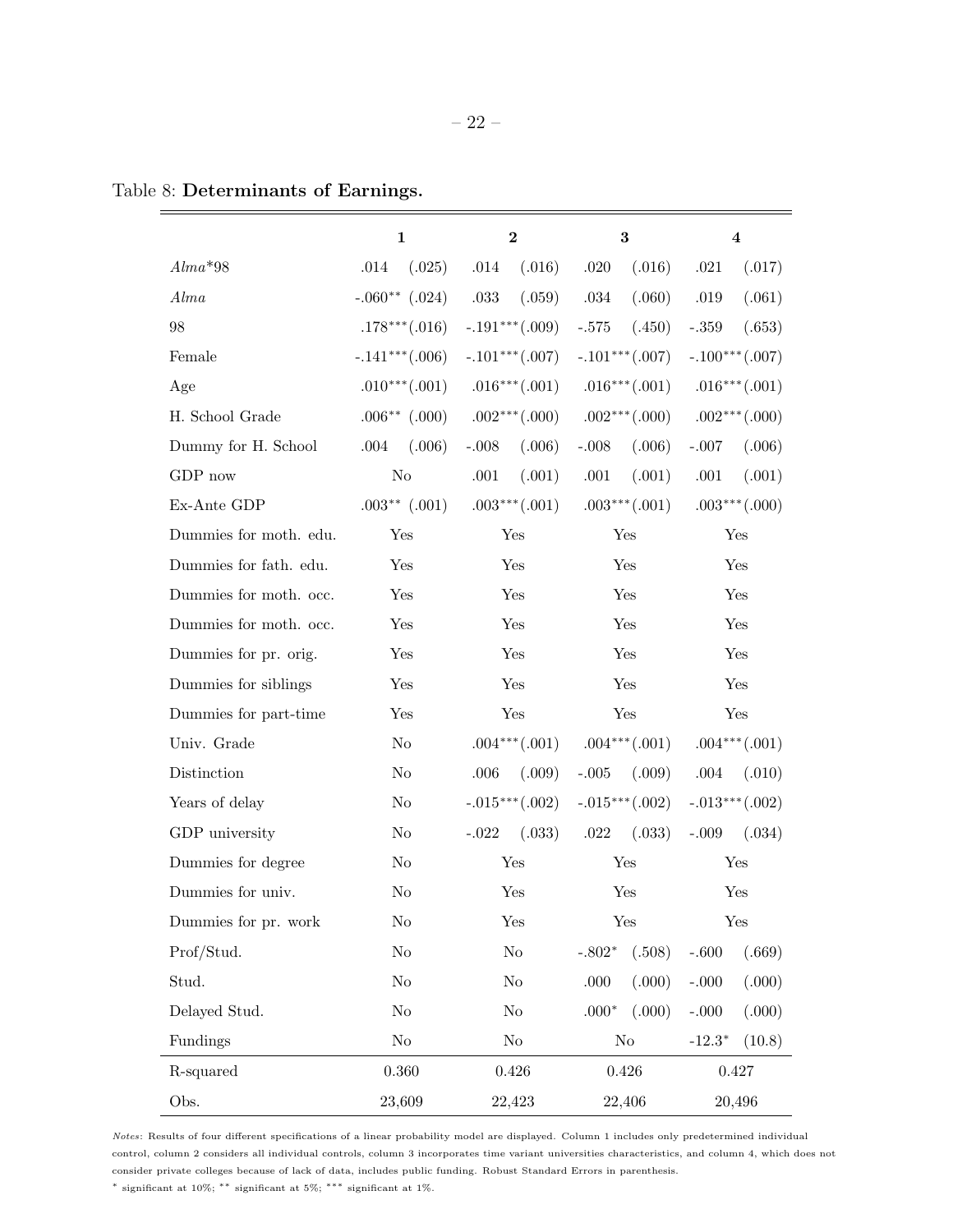The coefficients depicted in Tables 9, 10, and 11 are quite consistent with the above findings concerning the determinants of unemployment and wages. Female graduates tend to be less satisfied in all three measures. On the other hand, those graduates that had a better performance at high school are more satisfied of their job in the three dimensions considered. Family controls matter except when the perceived adequacy of the knowledge acquired at university for the actual job requirements is at stake. The effect of the GDP in the province of origin is mixed: richer provinces are associated with higher satisfaction in terms of earnings and stability, but there is no correlation with professional perspectives and it is negatively correlated with the knowledge acquired in university adequacy.

The effect of age is ambiguous. Even when we control for university performance and other personal characteristics, older graduates are less satisfied with respect to wage and the professional potential of their job, but are more pleased with respect to job stability and security. Not surprisingly, those graduates that obtained better grades in university and took less time to finish report to be more satisfied both with professional possibilities, wages, job stability and knowledge adequacy.

Most importantly, AlmaLaurea appears to have a big impact on job satisfaction. Comparing those individuals that graduated in 1995 with those that graduated in 1998, we observe that job satisfaction has increased relatively more among the graduates from a university that joined AlmaLaurea. The effect is significantly different from zero in two of the three specifications. Moreover, results are only slightly different when we control for time-variant university characteristics (columns 3 and 4).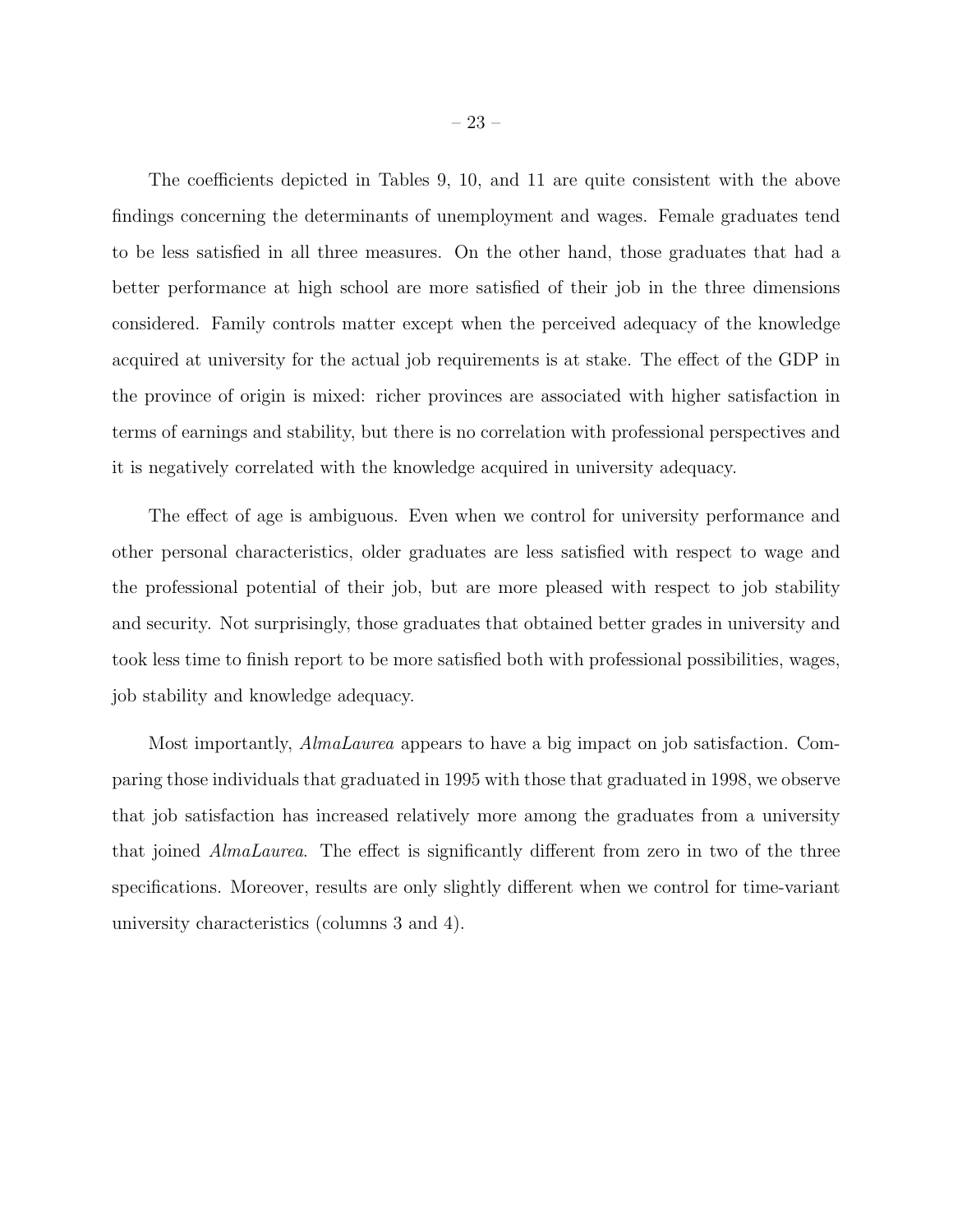|                                      | 1<br>$\bf{2}$       |                                 | 3                   | 4                                      |
|--------------------------------------|---------------------|---------------------------------|---------------------|----------------------------------------|
| $Alma*98$                            | $-.056$ $(.045)$    | $-.071*$ $(.039)$               |                     | $-.088***$ $(.042)$ $-.101**$ $(.044)$ |
| Alma                                 | $.128***(.047)$     | $.344***$ $(.174)$              | $.346**$ $(.176)$   | $.351***$ $(.178)$                     |
| 98                                   | $-.570***(.026)$    | $-.577***(.021)$                | .782<br>(.985)      | .203<br>(1.73)                         |
| Female                               | $.157***(.015)$     | $.118***(.018)$                 | $.119***(.018)$     | $-.110***(.019)$                       |
| Age                                  |                     | $.022***(.002)$ $.011***(.003)$ | $-.011***(.003)$    | $-.010***(.003)$                       |
| Dummy for H. School                  | $-.010$ $(.016)$    | $-.012$<br>(.016)               | $-.013$<br>(.016)   | $-.013$<br>(.017)                      |
| H. School Grade                      | $-.008***(.001)$    | $-.004***(.001)$                |                     | $-.003***(.001)$ $-.004***(.001)$      |
| Ex-Ante GDP                          | $-.005***$ $(.002)$ | $-.004***(.002)$                |                     | $-.004***(.002)$ $-.004**(.002)$       |
| Dummies for moth. edu.               | Yes                 | Yes                             | Yes                 | Yes                                    |
| Dummies for fath. edu.               | Yes                 | Yes                             | Yes                 | Yes                                    |
| Dummies for moth. occ.               | Yes                 | Yes                             | Yes                 | Yes                                    |
| Dummies for moth. occ.               | Yes                 | Yes                             | Yes                 | Yes                                    |
| Dummies for pr. orig.                | Yes                 | Yes                             | Yes                 | Yes                                    |
| Dummies for siblings                 | Yes                 | Yes                             | Yes                 | Yes                                    |
| Dummies for part-time                | Yes                 | Yes                             | Yes                 | Yes                                    |
| Univ. Grade                          | No                  | $-.003**$ (.002)                | $-.003**$ (.002)    | $-.003**(.002)$                        |
| Years of delay                       | $\rm No$            | $.028***(.006)$                 |                     | $.028***(.006)$ $.029***(.006)$        |
| Distinction                          | No                  | (.025)<br>$-.024$               | $-.023$<br>(.026)   | $-.014$<br>(.025)                      |
| GDP university                       | No                  | $-.057$<br>(.082)               | $-.057$<br>(.082)   | $-.068$<br>(.087)                      |
| Dummies for degree                   | No                  | Yes                             | Yes                 | Yes                                    |
| Dummies for univ.                    | No                  | Yes                             | Yes                 | Yes                                    |
| Dummies for pr. work                 | $\rm No$            | Yes                             | Yes                 | Yes                                    |
| Prof/Stud.                           | No                  | No                              | $1.41 \quad (1.02)$ | $.816$ $(1.77)$                        |
| Stud.                                | $\rm No$            | $\rm No$                        | (4.41)<br>$3.97\,$  | 6.84<br>(5.31)                         |
| Delayed Stud.                        | $\rm No$            | $\rm No$                        | (9.62)<br>$-1.51$   | $-7.13$<br>(11.7)                      |
| Fundings                             | $\rm No$            | $\rm No$                        | $\rm No$            | 9.89<br>(27.1)                         |
| R-squared                            | 0.044               | 0.052                           | 0.052               | 0.051                                  |
| Obs.                                 | 26,752              | 25,573                          | 25,556              | 23,384                                 |
| $\ensuremath{\mathrm{Cut}}\xspace$ 1 | $-1.34$             | $-3.62$                         | $-2.03$             | $-3.02$                                |
| $\ensuremath{\mathrm{Cut}}\xspace$ 2 | .279                | $-1.97$                         | $-.384$             | $-1.38$                                |
| $\ensuremath{\mathrm{Cut}}\xspace$ 3 | $1.30\,$            | $-.949$                         | $.641\,$            | $-.346\,$                              |

Table 9: Determinants of Wage Satisfaction.

Notes: Results of four different specifications of an ordered probit are displayed. Column 1 includes only predetermined individual control, column 2 considers all individual controls, column 3 incorporates time variant universities characteristics, and column 4, which does not consider private colleges because of lack of data, includes public funding. Robust Standard Errors in parenthesis.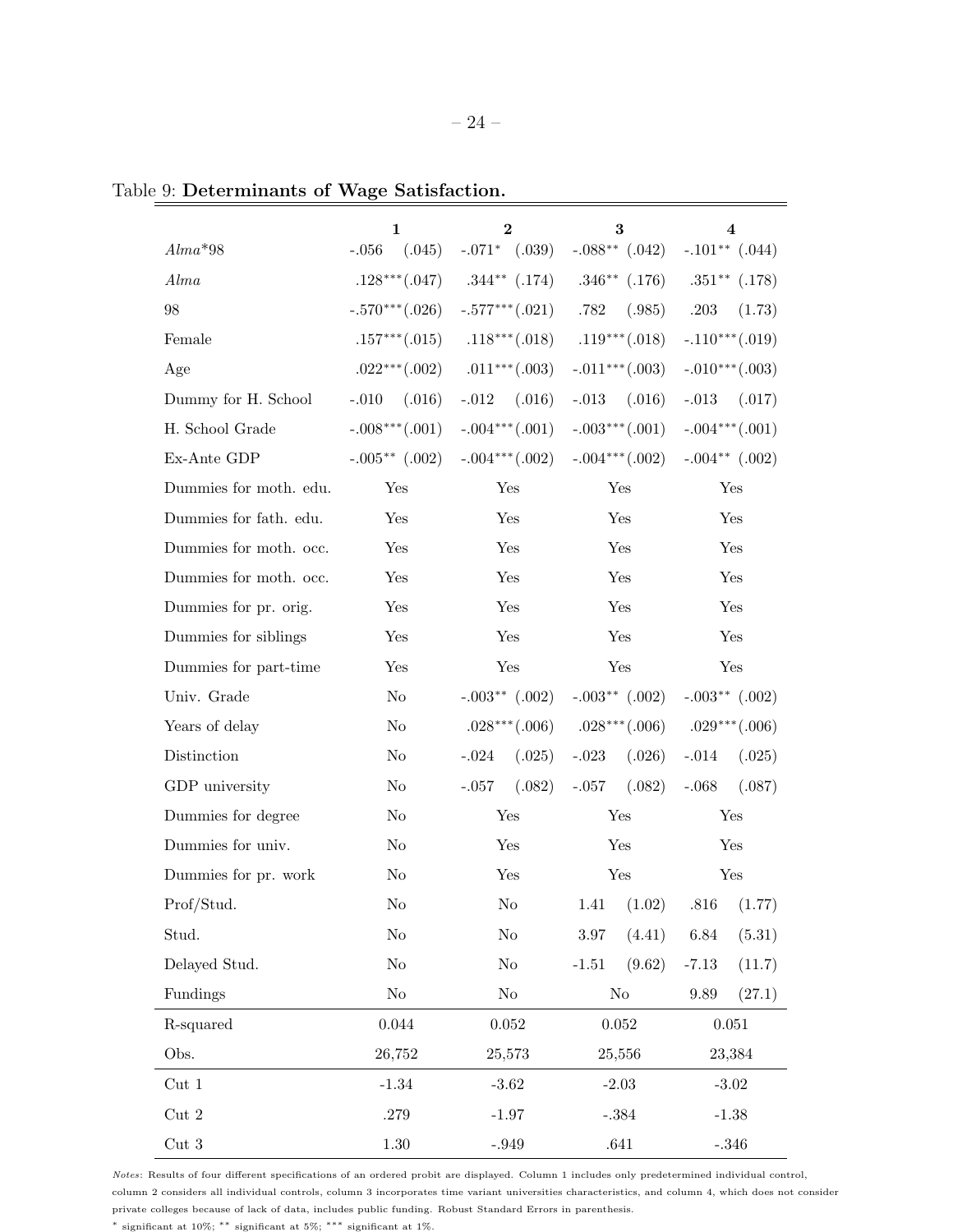|                                      | 1                 | $\bf{2}$                                  | 3                                               | 4                                     |
|--------------------------------------|-------------------|-------------------------------------------|-------------------------------------------------|---------------------------------------|
| $Alma*98$                            | $-.081*$ $(.049)$ | $-.074**$ $(.035)$                        | $-.065*$ $(.037)$                               | $-0.67$<br>(.017)                     |
| Alma                                 | (.046)<br>.026    | (.194)<br>.048                            | .027<br>(.192)                                  | .046<br>(.061)                        |
| 98                                   | $-.058**$ (.028)  | $-.071***(.023)$                          | $-2.07*$<br>(1.24)                              | $-3.36$<br>(.653)                     |
| Female                               |                   | .113***(.015) .085***(.016) .085***(.016) |                                                 | $-.075***(.007)$                      |
| Age                                  | $.009***(.002)$   | $-.003$<br>(.003)                         | $-.003$<br>(.003)                               | $-.002***(.001)$                      |
| Dummy for H. School                  | $-.051***(.016)$  | $-.035***$ $(.018)$                       | $-.035***$ $(.018)$                             | $-.037$ $(.006)$                      |
| H. School Grade                      | $-.008***(.001)$  | $-.003***(.001)$                          | $-.003***(.001)$                                | $.002***(.000)$                       |
| Ex-Ante GDP                          |                   | $.006^{**}$ (.002) $.005^{***}$ (.006)    | $.005***(.002)$                                 | $.006***(.000)$                       |
| Dummies for moth. edu.               | Yes               | Yes                                       | Yes                                             | Yes                                   |
| Dummies for fath. edu.               | Yes               | Yes                                       | Yes                                             | Yes                                   |
| Dummies for moth. occ.               | Yes               | Yes                                       | Yes                                             | Yes                                   |
| Dummies for moth. occ.               | Yes               | Yes                                       | Yes                                             | Yes                                   |
| Dummies for pr. orig.                | Yes               | Yes                                       | Yes                                             | Yes                                   |
| Dummies for siblings                 | Yes               | Yes                                       | Yes                                             | Yes                                   |
| Dummies for part-time                | Yes               | Yes                                       | Yes                                             | Yes                                   |
| Univ. Grade                          | $\rm No$          | $-.009***(.002)$                          | $-.009***(.001)$                                | $-.004***(.001)$                      |
| Years of delay                       | No                |                                           | $.042***(.001)$ $.042***(.005)$ $.040***(.005)$ |                                       |
| Distinction                          | $\rm No$          | $-.003***(.025)$                          | $-.004$<br>(.025)                               | $-.000$<br>(.010)                     |
| GDP university                       | No                | (.087)<br>$-.031$                         | (.087)<br>$-.030$                               | $-.037$<br>(.092)                     |
| Dummies for degree                   | No                | Yes                                       | Yes                                             | Yes                                   |
| Dummies for univ.                    | No                | Yes                                       | Yes                                             | Yes                                   |
| Dummies for pr. work                 | No                | Yes                                       | Yes                                             | Yes                                   |
| Prof/Stud.                           | No                | No                                        | $-2.08$<br>(.129)                               | $-3.39**$ $(1.70)$                    |
| Stud.                                | $\rm No$          | $\rm No$                                  | (4.67)<br>$-1.57$                               | $.383\,$<br>(5.47)                    |
| Delayed Stud.                        | $\rm No$          | $\rm No$                                  | $22.0\,$<br>(13.8)                              | $\textbf{-28.3}^{\ast\ast}$<br>(14.4) |
| Fundings                             | $\rm No$          | $\rm No$                                  | $\rm No$                                        | (10.8)<br>19.6                        |
| R-squared                            | $0.008\,$         | 0.021                                     | $\,0.021\,$                                     | $\,0.019\,$                           |
| Obs.                                 | 26,835            | 25,656                                    | 25,639                                          | 23,464                                |
| $\ensuremath{\mathrm{Cut}}\xspace$ 1 | $-.573$           | $-2.89$                                   | $-5.00$                                         | $-6.35$                               |
| $\ensuremath{\mathrm{Cut}}\xspace$ 2 | $.507\,$          | $-1.78$                                   | $-3.90$                                         | $-5.25$                               |

Table 10: Determinants of Knowledge Adequacy Satisfaction.

Notes: Results of four different specifications of an ordered probit are displayed. Column 1 includes only predetermined individual control, column 2 considers all individual controls, column 3 incorporates time variant universities characteristics, and column 4, which does not consider private colleges because of lack of data, includes public funding. Robust Standard Errors in parenthesis.

Cut 3 1.368 -.899 -3.02 -4.36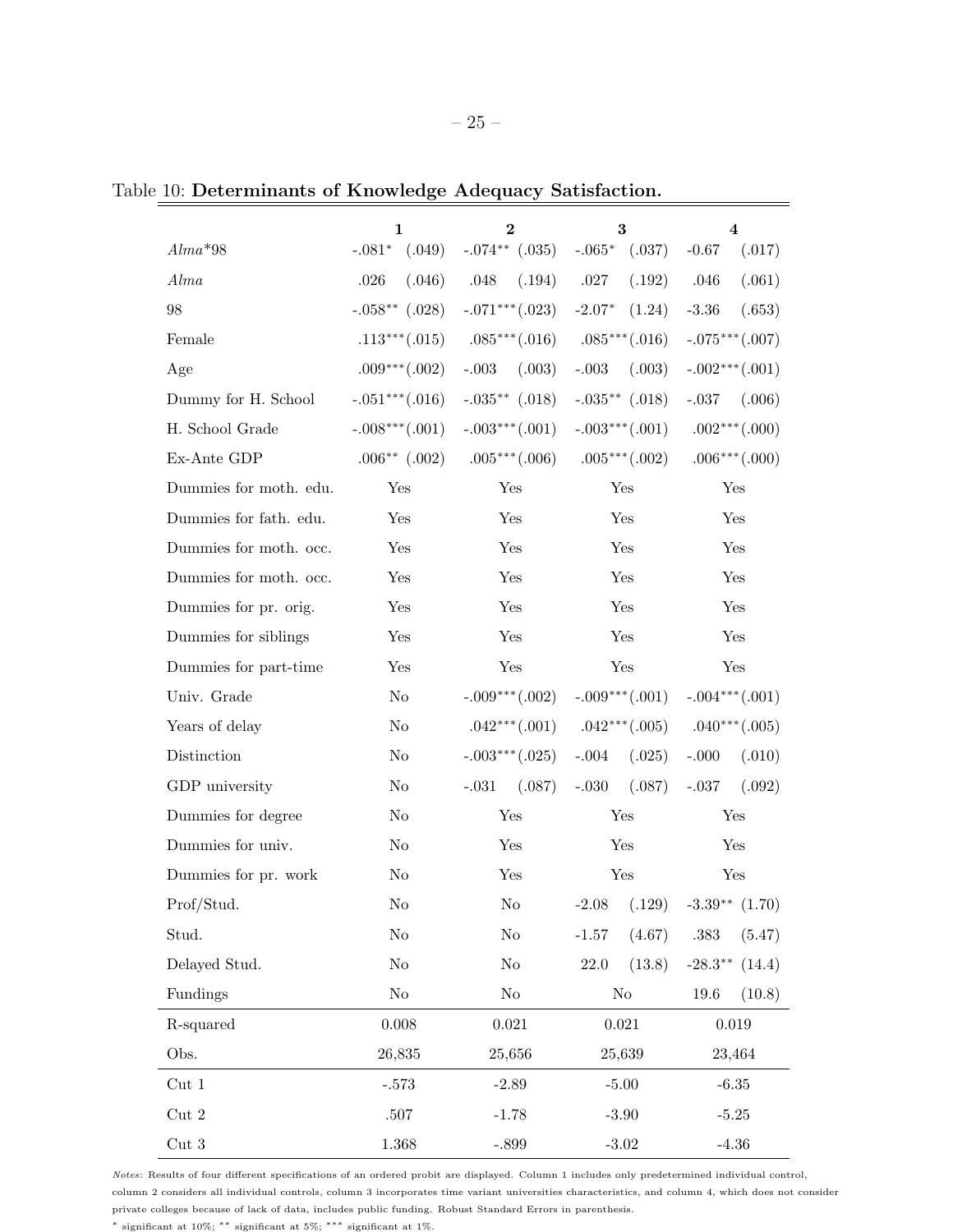|--|--|--|

|  | Table 11: Determinants of Stability & Security Satisfaction. |  |  |  |
|--|--------------------------------------------------------------|--|--|--|
|  |                                                              |  |  |  |

|                                      | 1                        | $\mathbf{2}$      | 3                                                         | 4                                 |  |
|--------------------------------------|--------------------------|-------------------|-----------------------------------------------------------|-----------------------------------|--|
| $Alma*98$                            | $\text{-}.053$<br>(.067) | $-.065$ $(.042)$  |                                                           | $-.089**$ (.044) $-.079**$ (.044) |  |
| Alma                                 | (.065)<br>$.127*$        |                   | $.280***(.107)$ $.254**(.110)$ $.232**(.110)$             |                                   |  |
| 98                                   | $-.375***(.037)$         | $-.385***(.022)$  | 1.27<br>(1.28)                                            | $-.281$<br>(1.28)                 |  |
| Female                               | $.174***(.016)$          |                   | $.088***(.017) \qquad .088***(.017) \qquad .095***(.017)$ |                                   |  |
| Age                                  | (.003)<br>$-.002$        | $-.022***(.003)$  | $-.022***(.003)$                                          | $-.022***(.003)$                  |  |
| Dummy for H. School                  | .026<br>(.019)           | .020<br>(.018)    | .019                                                      | $(.018)$ .018<br>(.017)           |  |
| H. School Grade                      | $-.014***(.001)$         | $-.007***(.001)$  |                                                           | $-.007***(.001)$ $-.007***(.001)$ |  |
| Ex-Ante GDP                          | $-.002$<br>(.003)        | (.002)<br>$-.002$ | (.002)<br>$-.002$                                         | $-.003$<br>(.002)                 |  |
| Dummies for moth. edu.               | Yes                      | Yes               | Yes                                                       | Yes                               |  |
| Dummies for fath. edu.               | Yes                      | Yes               | Yes                                                       | Yes                               |  |
| Dummies for moth. occ.               | Yes                      | Yes               | Yes                                                       | Yes                               |  |
| Dummies for moth. occ.               | Yes                      | Yes               | Yes                                                       | Yes                               |  |
| Dummies for pr. orig.                | Yes                      | Yes               | Yes                                                       | Yes                               |  |
| Dummies for siblings                 | Yes                      | Yes               | Yes                                                       | Yes                               |  |
| Dummies for part-time                | Yes                      | Yes               | Yes                                                       | Yes                               |  |
| Univ. Grade                          | No                       | $-.006***(.002)$  | $-.006***(.002)$                                          | $-.006***(.002)$                  |  |
| Years of delay                       | No                       | $.051***(.006)$   | $.052***(.006)$                                           | $.052***(.006)$                   |  |
| Distinction                          | No                       | (.025)<br>.009    | .011<br>(.025)                                            | .018<br>(.025)                    |  |
| GDP university                       | No                       | $-.085$<br>(.102) | $-.086$<br>(.084)                                         | $-.108$<br>(.087)                 |  |
| Dummies for degree                   | No                       | Yes               | Yes                                                       | Yes                               |  |
| Dummies for univ.                    | No                       | Yes               | Yes                                                       | Yes                               |  |
| Dummies for pr. work                 | No                       | Yes               | Yes                                                       | Yes                               |  |
| Prof/Stud.                           | No                       | No                | (1.34)<br>1.74                                            | .110<br>(1.34)                    |  |
| Stud.                                | $\rm No$                 | $\rm No$          | (5.51)<br>$8.19\,$                                        | 6.77<br>(5.51)                    |  |
| Delayed Stud.                        | $\rm No$                 | $\rm No$          | $11.9\,$<br>(13.2)                                        | $5.58\,$<br>(13.2)                |  |
| Fundings                             | $\rm No$                 | $\rm No$          | $\rm No$                                                  | (27.1)<br>$-5.99$                 |  |
| R-squared                            | $\,0.031\,$              | $0.056\,$         | 0.056                                                     | $0.056\,$                         |  |
| Obs.                                 | 26,758                   | 25,579            | 25,562                                                    | 23,393                            |  |
| Cut <sub>1</sub>                     | $-1.27$                  | $-5.33$           | $-3.30$                                                   | $-5.91$                           |  |
| $\ensuremath{\mathrm{Cut}}\xspace$ 2 | $.279\,$                 | $-4.19$           | $-2.16$                                                   | $-4.77$                           |  |
| $\ensuremath{\mathrm{Cut}}\xspace$ 3 | $1.30\,$                 | $-3.41$           | $-1.38$                                                   | $-3.99$                           |  |

Notes: Results of four different specifications of an ordered probit model are displayed. Column 1 includes only predetermined individual control, column 2 considers all individual controls, column 3 incorporates time variant universities characteristics, and column 4, which does not consider private colleges because of lack of data, includes public funding. Robust Standard Errors in parenthesis.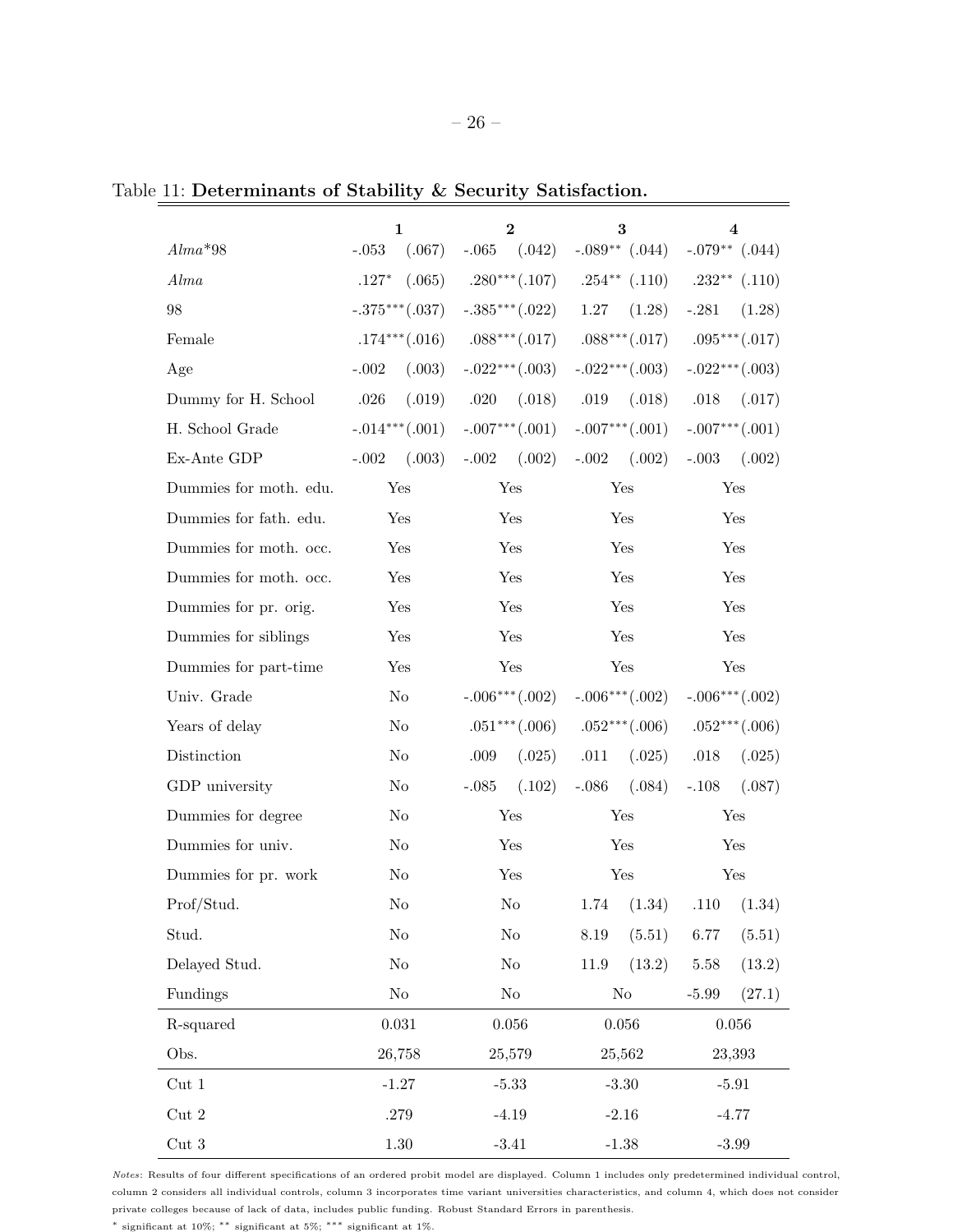## 6. Conclusions

The main contribution of this article is to document that the adoption of *AlmaLaurea* by Italian universities has improved labor market outcomes of their graduates three years after graduation. We perform a "difference-in-differences" estimation exploiting a pooled cross section data set.

Given that enrolment in *AlmaLaurea* is not random, evaluating its impact is not trivial. However, the assumptions of the so called the fixed-effects model make our estimation valid. The time variant indicators of university quality do not raise major concern on the most important assumption of our approach: within university changes in graduates unobservable quality over time are supposed to be independent with the adoption of *AlmaLaurea*, given observable individual and college characteristics.

If our assumptions are correct, we find that AlmaLaurea decreases the unemployment probability by around 2% and significantly increases distinct self-reported measures of job satisfactions. Results concerning employment and wages go in the same direction, but are statistically less robust.

Our work is intended to make two main contributions. First, we find that an on-line labor market intermediation has a positive effect on labor market functioning. Recently some skepticism concerning the effectiveness of electronic labor market has arisen and several authors have underlined the possibility of adverse selection in the use of electronic intermediaries. We argue that AlmaLaurea organizational features, and in particular high graduates participation rates, prevent it from such form of market failure.

Second, we contribute to the policy discussion that concerns university-to-work transition. Italian case is interesting for a number of reasons, and its poor performance have always been ascribed to over-education and mismatch. We show that graduates labor market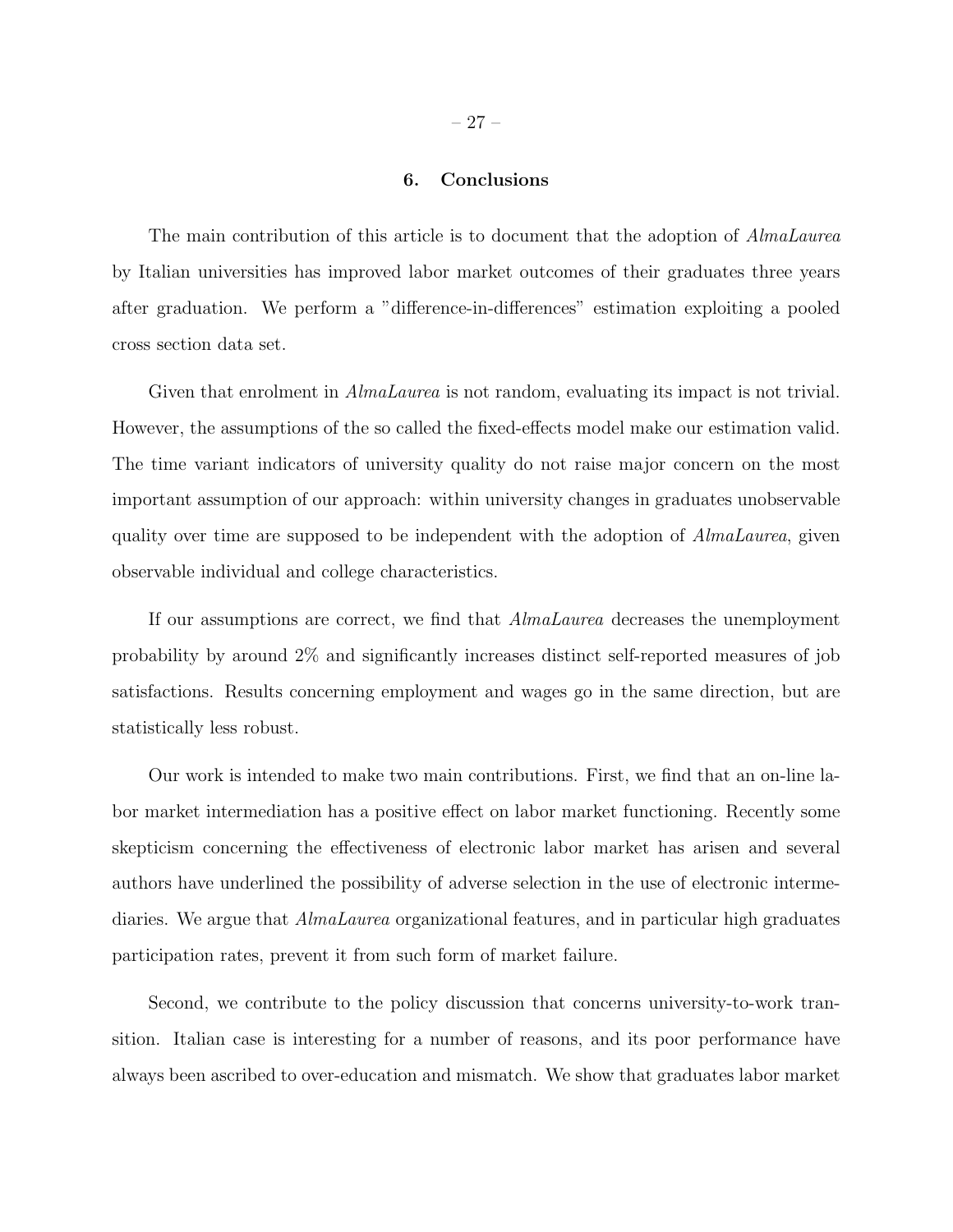functioning can be improved independently of individual enrolment choices.

In future research we aim at exploring the pros and cons of similar labor market intermediaries, trying to single out with more precision the key features that make AlmaLaurea a successful case.

## REFERENCES

- Autor, D.H. (2001). "Wiring the Labor Market." Journal of Economic Perspectives, 15, 25-40.
- Brunello, G. and L. Cappellari (2005). "The Labour Market Effects of Alma Mater: Evidence from Italy." IZA Discussion Paper, No. 1562.
- Congressional Budget Office (2002). The Effect of Changes in the Labor Markets on the Natural Rate of Unemployment, April.
- Di Pietro, G. and P. Urwin (2003)."Education and Skills Mismatch in the Italian Graduate Labour Market." Mimeo, Westminster Business School, University of Westminster.
- Krueger, A.B. (2000). "The Internet Is Lowering the Cost of Advertising and Seraching for Jobs." New York Times, July 20, p. C2.
- Kuhn, P. and M. Skuterud (2004). "Internet Job Search and Unemployment Duration." American Economic Review, 94(1), 218-232.
- Mannheim Centre for European Social Research (2002). "Indicators on School-to-Work Transitions in Europe." Mannheim: Mzes.
- Pissarides, C. (2000). Equilibrium Unemployment Theory. 2nd Edition. Cambridge MA, The MIT Press.